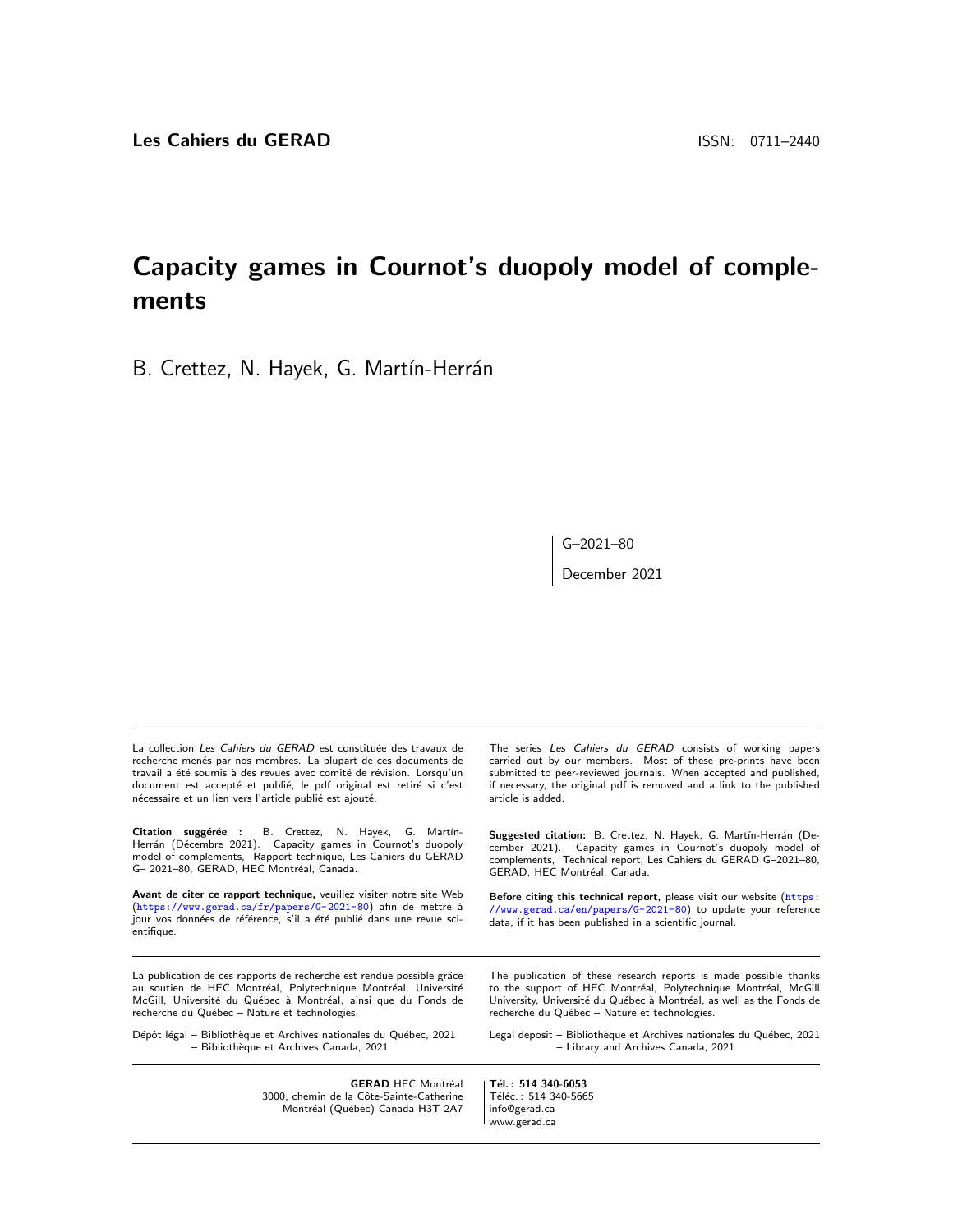# Capacity games in Cournot's duopoly model of complements

# Bertr[a](#page-1-0)nd Crettez<sup>a</sup> N[a](#page-1-0)ila Hayek<sup>a</sup> Guiomar Martín-Herrán [c,](#page-1-1) [b](#page-1-2)

- <span id="page-1-0"></span><sup>a</sup> Université Panthéon-Assas, Paris II, CRED, EA 7321, 75005 Paris, France
- <span id="page-1-2"></span> $b$  GERAD, Montréal (Qc), Canada, H3T 1J4
- <span id="page-1-1"></span><sup>c</sup> IMUVA and Departamento Matemática Aplicada, Universidad de Valladolid, 47011 Valladolid, Spain

bertrand.crettez@u-paris2.fr naila.hayek@u-paris2.fr guiomar.martin-herran@uva.es

### December 2021 Les Cahiers du GERAD G–2021–80

Copyright C 2021 GERAD, Crettez, Hayek, Martín-Herrán

Les textes publiés dans la série des rapports de recherche Les Cahiers du GERAD n'engagent que la responsabilité de leurs auteurs. Les auteurs conservent leur droit d'auteur et leurs droits moraux sur leurs publications et les utilisateurs s'engagent à reconnaître et respecter les exigences légales associées à ces droits. Ainsi, les utilisateurs:

- Peuvent télécharger et imprimer une copie de toute publica-
- tion du portail public aux fins d'étude ou de recherche privée; • Ne peuvent pas distribuer le matériel ou l'utiliser pour une activité à but lucratif ou pour un gain commercial;
- Peuvent distribuer gratuitement l'URL identifiant la publication.

Si vous pensez que ce document enfreint le droit d'auteur, contacteznous en fournissant des détails. Nous supprimerons immédiatement l'accès au travail et enquêterons sur votre demande.

The authors are exclusively responsible for the content of their research papers published in the series Les Cahiers du GERAD. Copyright and moral rights for the publications are retained by the authors and the users must commit themselves to recognize and abide the legal requirements associated with these rights. Thus, users:

- May download and print one copy of any publication from the
- public portal for the purpose of private study or research; • May not further distribute the material or use it for any profit-
- making activity or commercial gain;

• May freely distribute the URL identifying the publication. If you believe that this document breaches copyright please contact us providing details, and we will remove access to the work immediately and investigate your claim.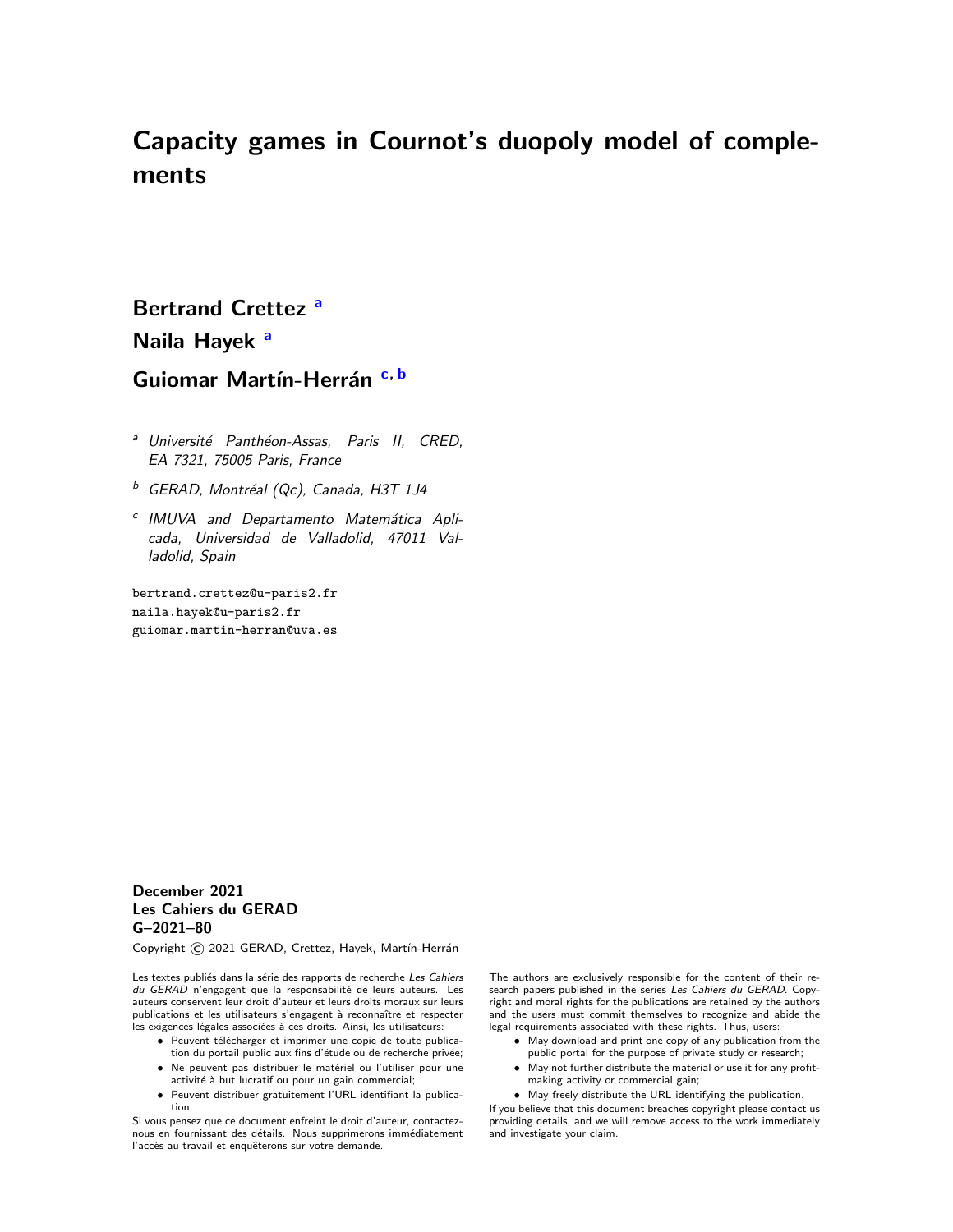Abstract : We analyze a capital accumulation game in a dynamic version of Cournot duopoly model of complements. In this game, firms' instant profits are discontinuous and therefore one cannot use standard optimal control approaches to study dynamic equilibria. We find that in contrast with Reynolds' (1987) seminal analysis of capacity games in Cournot quantity duopoly model, an open-loop Nash equilibrium generally does not exist. Existence of equilibrium only holds when firms cannot disinvest and have the same initial production capacity. These conclusions diverge from the finding that a Nash equilibrium always exists in the static version of the Cournot model of complement with capacity constraints.

Keywords: Cournot model of complements, open-loop Nash equilibrium

Acknowledgements: Third author received fundings by the Agencia Estatal de Investigación (PID– 2020–112509GB–I00) and Consejería de Educación, Junta de Castilla y León (VA169P20).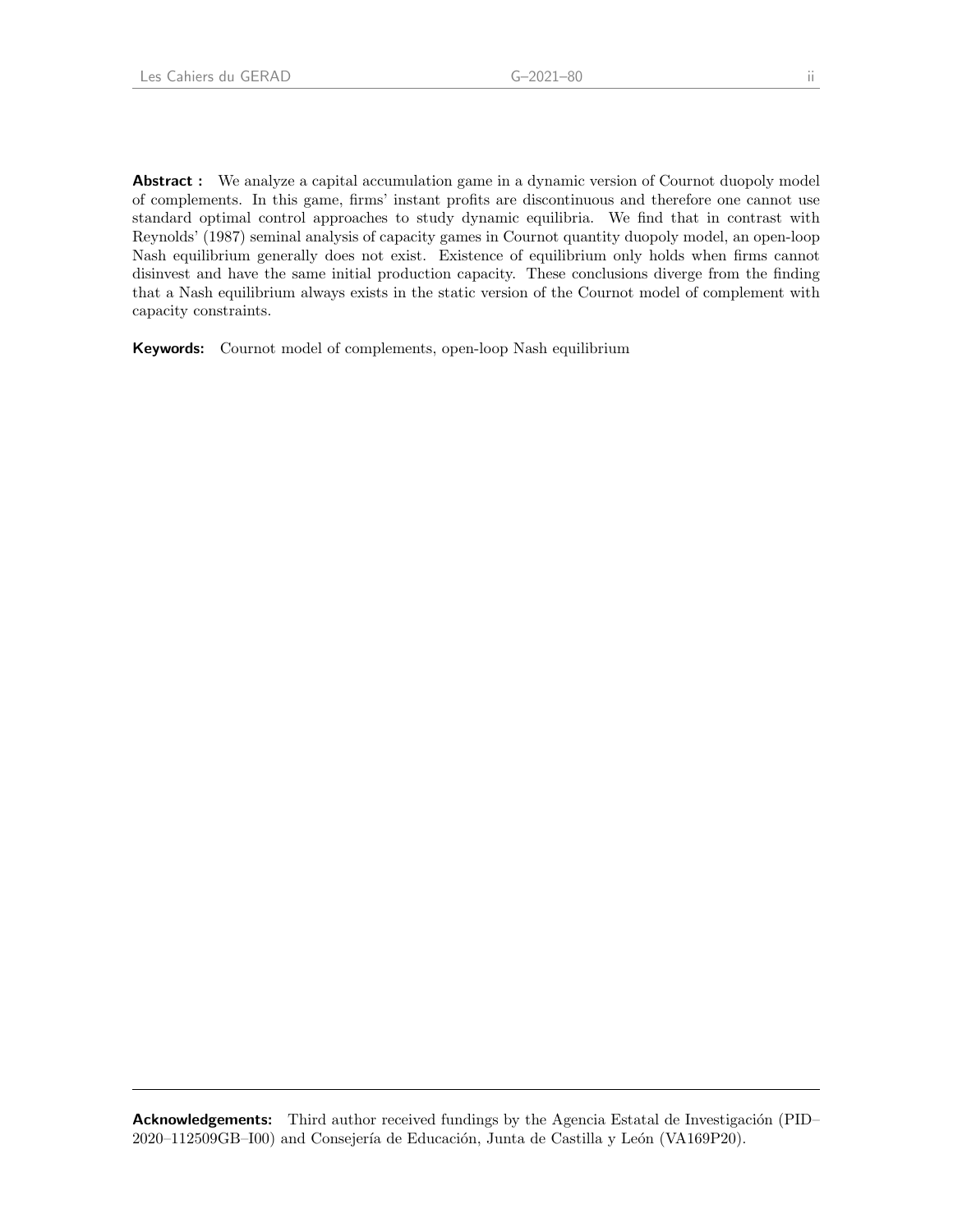### 1 Introduction

While capital accumulation games have received a certain attention for Cournot quantity games (see, e.g., Lambertini (2018), 3.3), to the best of our knowledge, they have not been considered in the second Cournot oligopoly model, namely Cournot model of complements. This papers aims at filing this gap.

In the Cournot model of complements, consumers have a downward-sloping demand for a final product which is made out of n different components, each of which is made by a monopoly supplier. These *n* components are perfect complements in the sense that each of them is necessary to make the product (one unit of the final good requiring one unit of each of the complement goods). Therefore, when consumers demand one unit of the final good, they actually demand one unit of the complement goods and as a consequence the price of this final good is the sum of the prices of the complement goods.[1](#page-3-0)

The Cournot's complementary monopoly model has been used to address issues like corruption in government services, patents and innovation policy, merger theory, competition policy, and in the economics of property rights (a quick review of these applications can be found in Amir and Gama (2019)). Amir and Gama (ibid) present a general approach of the model and tackle the existence and uniqueness of equilibrium, the effects of an increase in the number of complements, as well as the interesting property that integrating the n-different monopoly suppliers into a super-monopoly would be Pareto-improving (prices would be lower, and profits higher).<sup>[2](#page-3-1)</sup>

Attempts at analyzing Cournot's complementary model from a dynamic view point are scarce. Casadesus-Masanell and Yoffie (2007) study the dynamics of competition between two complementary firms, the complementors, dubbed as Intel and Microsoft, which both make a final product, the PC. They show that when the two firms have different decision horizons, natural conflicts occur over pricing and the size of initial investments in complementary R&D. Laussel and Van Long (2012) analyze a version of the model where a monopolistic downstream firm (an assembler) looks for the best way to separate from its upstream subsidiaries across time.

This paper contributes to the dynamic analysis of the Cournot model of complements by focusing on capacity accumulation across time.<sup>[3](#page-3-2)</sup> It also contributes to the literature on capacity games.<sup>[4](#page-3-3)</sup> In these games, each firm incurs costly investments to increase capacity. Further, capacity and output are the same (the rate of capacity utilization is always 100%). Firms produce and sell more under closedloop rules than under open-loop ones: that is, the richer the information used in devising accumulation strategy, the larger the investment and production (see Reynolds (1987, 1991), and Lambertini, 2018).

We concentrate on the duopoly case, where firms face a linear-demand curve and production is costless. Such setting is close to that used by Reynolds (1987). In both cases, the models are linearquadratic differential games. Yet our model displays a major difference with Reynolds' in that firms' instant profits are discontinuous. This discontinuity stems from the assumption that firms' products are perfect complements. Simply said, it does not pay to produce more than other producers. Moreover, when firms have the capital stocks, any of them can increase its profit by slightly decreasing its capacity (that brings about a rise in the firm's price, that more than compensates the drop in its production). Such discontinuity, however, leads to a major technical difficulty in that one cannot apply standard optimal control approaches to study the dynamic equilibria.

The discontinuity in firms' instant profits explains why we obtain different results from Reynolds (1987). We first show that capacity games for complementors do not have open-loop equilibria gen-

<span id="page-3-0"></span><sup>1</sup>Sonnenschein (1968) made an interesting connection between the two Cournot models. Under certain conditions, notably that production is costless, the equilibrium quantities in one model are equal to the equilibrium prices in the other model.

<span id="page-3-1"></span><sup>&</sup>lt;sup>2</sup>Existence of the equilibrium is also addressed in Babaioff et al.  $(2017)$  who focus on a discretized version of the model in which demand changes only finitely many times.

<span id="page-3-2"></span><sup>3</sup>Casadesus-Masanell and Yoffie (2007) only consider dynamic price competition. Investment is indeed realized at the initial date.

<span id="page-3-3"></span><sup>4</sup>We here concentrate on what Lambertini (2018) calls the Solow-Swan game.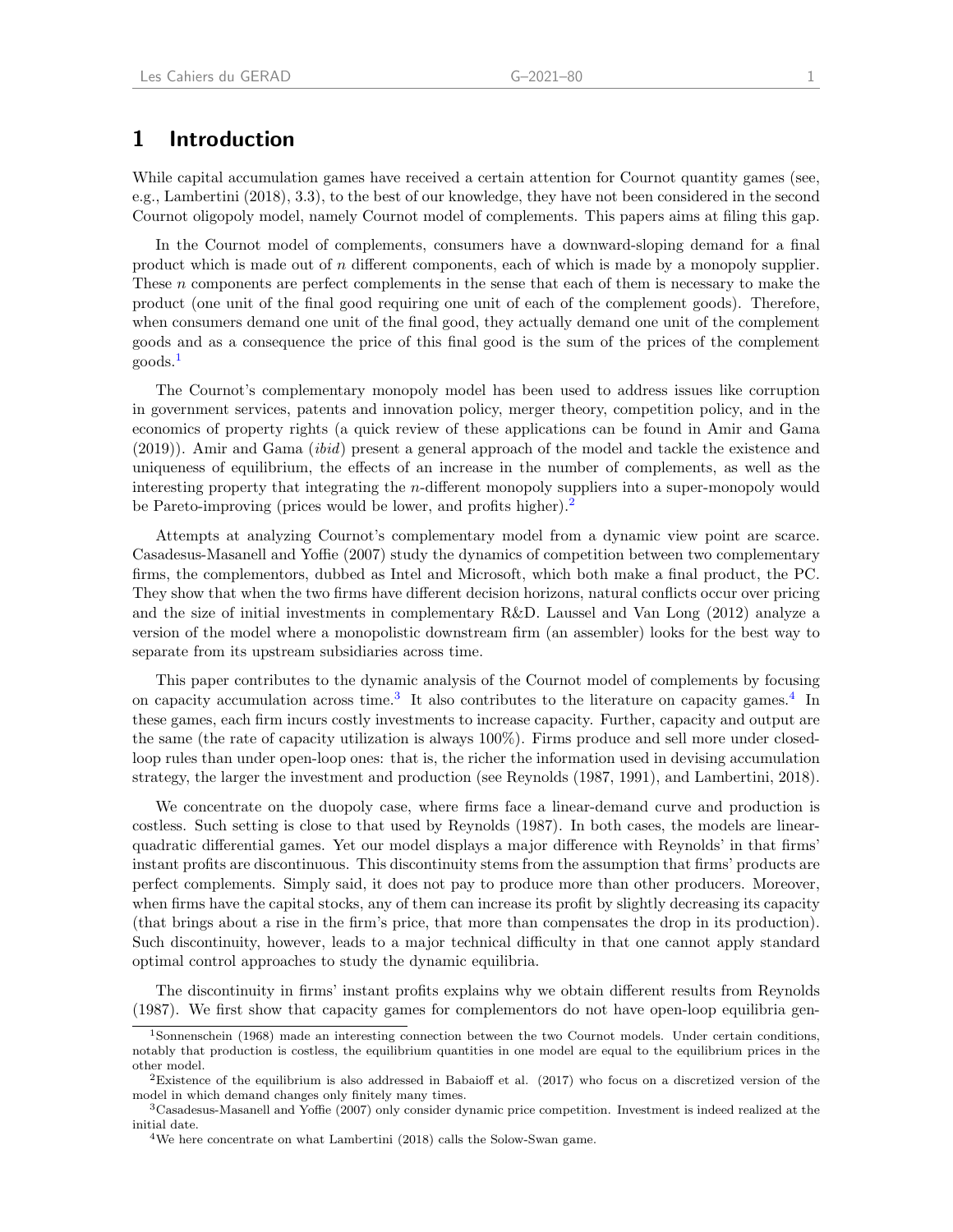erally. This situation arises whether firms can disinvest or not, under the symmetry assumption that firms can either both disinvest, or else that they are both unable to do so. More precisely, when disinvestment is not possible, open-loop equilibria only exist when the initial values of the complementors' capital are identical.

The general result that open-loop equilibria generally do not exist in our dynamic version of the Cournot dupoly model of complements also holds when only one firm can disinvest. That is, the non-existence result does not depend on the assumption that firms are symmetric with regard to the possibility of disinvestment.

These results illustrate the interest of a dynamic approach to the Cournot model of complements. Firstly, the differences between Reynolds' results and ours are another instance where the duality between the quantity Cournot duopoly and the Cournot model of complements breaks down (see Amir and Gama, 2019, for an analysis of the conditions under which the duality breaks down in a static setting).[5](#page-4-0) Secondly, the fact that the static Cournot model of complements model with capacity constraints has an equilibrium whereas the dynamic does not have an open-loop Nash equilibrium illustrates the stark difference between the two approaches.

The remaining of the paper unfolds as follows. In the next section we present the static version of the duopoly Cournot model of complements with capacity constraints (to the best of our knowledge, the study of this model is new). We also lay out the dynamic version of this duopoly. Section 3 studies the existence of open-loop equilibrium when firms can disinvest. Section 4 addresses the existence issue when investment is irreversible. Section 5 concentrates on the case where only one firm can disinvest. Section 6 offers some concluding remarks.

### 2 Model

#### 2.1 Static price game with capacity constraints

We consider a duopoly with perfect complements where direct demand  $D(z)$  is given by  $D(z) = \frac{a-z}{b}$ , with  $a > 0$ ,  $b > 0$ , and where z is the addition of the individual prices, that is,  $z = p_1 + p_2$ . There is zero production cost but firms face capacity constraints as in Reynolds (1987). That is, firm i solves

<span id="page-4-2"></span>
$$
\max_{p_i} \qquad p_i \left( \frac{a - (p_i + p_j)}{b} \right) \tag{1}
$$

$$
\text{s.t.:} \qquad \frac{a - (p_i + p_j)}{b} \le K_i \tag{2}
$$

<span id="page-4-1"></span>where  $p_i$  is the price of the rival's firm and  $K_i$  denotes firm i's capacity. Proposition 1.

The equilibrium values of firm i's profit  $R^{i}(K_i, K_j)$  and the Nash equilibria of the static price game are as follows.

1. If  $K_i < \frac{a}{3b}$ ,  $K_i < K_j$ , then  $R^i(K_i, K_j) = (a - 2bK_i)K_i$ ,  $p_i = a - 2bK_i$ ,  $p_j = bK_i$ . 2. If  $K_j < \frac{a}{3b}$ ,  $K_j < K_i$ , then  $R^i(K_i, K_j) = bK_j^2$ ,  $p_i = bK_j$ ,  $p_j = a - 2bK_j$ . 3. If  $K_i = K_j = K < \frac{a}{3b}$ , then  $R^i(K, K) = \frac{a - bK}{2}K$ ,  $p_i = p_j = \frac{a - bK}{2}$ . 4. If  $\frac{a}{3b} \le \min\{K_i, K_j\}$ , then  $R^i(K_i, K_j) = \frac{a^2}{9b}$  $\frac{a^2}{9b}, p_i = p_j = \frac{a}{3}.$ 

**Proof.** See the appendix.

<span id="page-4-0"></span><sup>5</sup>Actually, as we shall see in the following section, the duality breaks down in the static games where firms have capacity constraints, even when production costs are nil.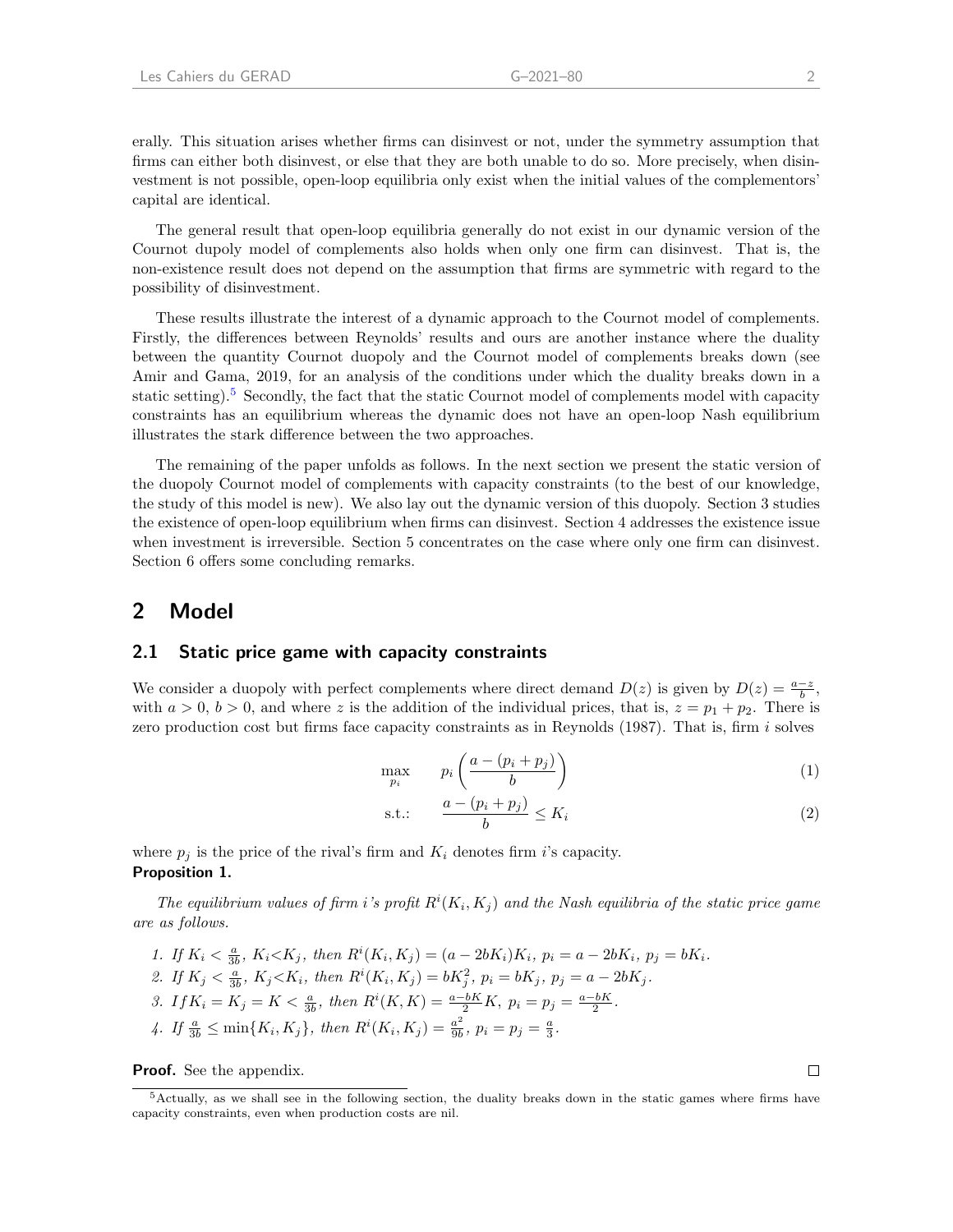Observe that the equilibria of the duopoly with perfect complements and capacity constraints are different from those of the standard Cournot duopoly with capacity constraints. Indeed, an important feature of the Cournot duopoly with perfect complements is that producers sell the *same* quantity. An implication of this feature is that there are always unused production capacities if they are different. It also follows straightforwardly that the duality identified by Sonnenschein (1968) between the two Cournot oligopoly models breaks down when firms have capacity constraints (even though they have zero production costs).<sup>[6](#page-5-0)</sup>

Notice that when  $K_i = K_j < \frac{a}{3b}$ , there are actually many Nash equilibria  $(p_1, p_2)$ , all of which satisfy the condition  $a-(p_i+p_j) = bK$ . In particular, the two following pairs of strategies are included in the Nash equilibria:  $(p_1, p_2) = (a - 2bK, bK)$  and  $(p_1, p_2) = (bK, a - 2bK)$ . Notice, however, that these strategies are not symmetric, whereas firms' capacities are equal. Notice also that the instant profit functions are not continuous on the set of capital stocks  $K_i$  and  $K_j$  that satisfy  $K_i = K_j < \frac{a}{3b}$ .

#### 2.2 Dynamic model

We now consider a dynamic version of Cournot model of complements where firms accumulate capital and at each date compete by setting prices simultaneously. More precisely, at each date the result of price competition is the Nash equilibrium studied in the preceding subsection and at each date, firms also make their decisions on their investment rate in order to maximize the discounted sum of instant profits.

From the preceding subsection, firm is instant revenues at any date read

$$
R^{i}(K_{i}, K_{j}) = \begin{cases} (a - 2bK_{i})K_{i}, K_{i} \leq \frac{a}{3b}, K_{i} < K_{j}, \\ bK_{j}^{2}, K_{j} \leq \frac{a}{3b}, K_{j} < K_{i}, \\ \frac{a - bK_{i}}{2}K_{i}, K_{i} = K_{j} < \frac{a}{3b}, \\ \frac{a^{2}}{9b}, \frac{a}{3b} \leq \min\{K_{i}, K_{j}\}. \end{cases} \tag{3}
$$

Interestingly, firm i's profit function does not depend upon its capital stock  $K_i$  when  $K_j \leq K_i$  and is concave respect to  $K_i$  when  $K_i \leq K_j$ .

The dynamic problem faced by each firm is as follows

$$
\max_{I_i(\cdot)} \qquad \int_0^\infty e^{-rt} \left[ R^i(K_i(t), K_j(t)) - C(I_i(t)) \right] dt
$$
\n
$$
\text{s.t.:} \qquad \dot{K}_i(t) = I_i(t) - \delta K_i(t), \ K_i(0) = K_{i0}, \ K_{i0} \le \frac{a}{3b}, \ i = 1, 2,
$$

where

$$
C(I_i) = \alpha I_i + \beta \frac{I_i^2}{2}, \ \alpha > 0, \ \beta > 0.
$$

In this problem, firm i maximizes the flows of discounted instant profits  $R^{i}(K_i, K_j) - C(I_i)$  with respect to investment  $I_i(t)$ . Instant profit at any date t is the difference between the firm's revenues  $R_i(K_i(t), K_i(t))$  and instantaneous investment costs  $C_i$  (we continue to suppose that marginal production cost is zero). These costs are convex increasing in the investment rate and are identical for both firms. Capital depreciates at the instantaneous rate  $\delta$ . The discount factor is also the same for both firms and is equal to r, with r strictly positive. We shall, furthermore, assume that  $\alpha < \frac{a}{r+\delta}$ . This assumption guarantees that there is a positive steady-state capacity if there is an equilibrium. This assumption means that the maximum market price  $(a)$  is large enough to finance small investment expenditures. Otherwise, there is, of course, no point in building a long-term capacity.

<span id="page-5-0"></span><sup>6</sup>This conclusion complements that of Amir and Gama (2019), according to whom the duality between the two Cournot models no longer holds when firms have production costs.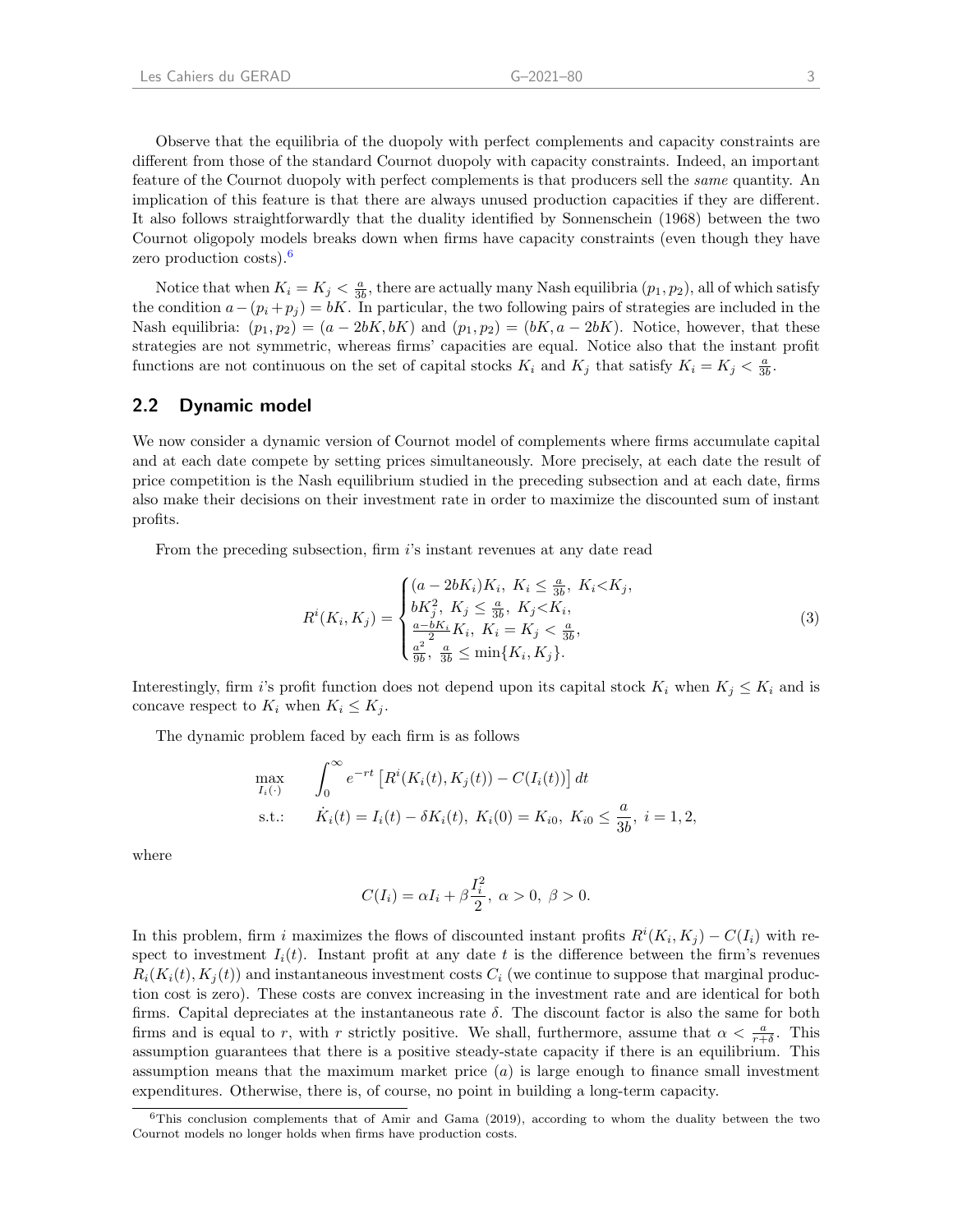We consider two versions of the problem above. In the first version, as in Reynolds (1987), firms can disinvest (capital, however, is always non-negative). The problem is then similar to that considered by Reynolds, with the major exception that the revenue function is not continuous. The second version also departs from Reynolds' setting by assuming that investment is irreversible. Formally, we add the constraint  $I(t) \geq 0$  to the problem above.

We next study open-loop Nash equilibria when firms can disinvest.

### 3 Open-loop Nash equilibrium when investment is reversible

In this section, we suppose that there is no sign condition on  $I(t)$ , but we must make sure that  $K_i(t) \geq 0$ for all t. The major result of this section is as follows.

<span id="page-6-3"></span>**Theorem 1.** There is no open-loop Nash equilibrium when investment is reversible.

Notice that this Theorem is in stark contrast with Reynolds (1987)' result where both open-loop and feedback Nash equilibria exist (under some mild conditions, however). The Theorem will be deduced from other results which are of independent interest. The two first of these results (Propositions [2](#page-6-0) and [3\)](#page-9-0) assert that firms' capacities cannot be equal in equilibrium. The other Propositions (Propositions [4](#page-9-1) and [5\)](#page-10-0) deal with the cases where firms' capacities are always ordered in the same way, and where the capacity paths double-cross at least once.

<span id="page-6-0"></span>**Proposition 2.** Assume that the initial capital stocks of the two firms are identical and such that  $K_{i0} = K_{j0} < \frac{a}{3b}$ . Then there is no symmetric open-loop Nash equilibrium such that  $K_h(t) > 0$  on an interval [t, t], with  $t \leq \bar{t}$ , and  $K_h(t) \leq \frac{a}{3b}$ ,  $h = i, j$ .

**Proof.** By way of contradiction, suppose that there is an open-loop equilibrium as described in the statement of the Proposition. Denote by  $I_h^*$  the equilibrium decision of firm  $h, h = i, j$ , and by  $K_h^*$ the corresponding equilibrium time-path for the capital. Without loss of generality, we can assume that  $\underline{t} = 0$ .<sup>[7](#page-6-1)</sup> By assumption, the equilibrium time-path for firm j's capacity  $K_j^*$  satisfies  $K_j^*(t) > 0$ for all  $t \in [0, \bar{t}]$ . Consider the following deviation strategy for firm i. Let  $\epsilon > 0$  and  $t_{\epsilon} > 0$  with  $t_{\epsilon} < \bar{t}$  such that for all t in  $[0, t_{\epsilon}], I_{i}^{\epsilon}(t) = I_{i}^{*}(t) - \epsilon = I_{j}^{*}(t) - \epsilon$  (since by assumption  $I_{i}^{*} = I_{j}^{*}$ ), and  $I_i^{\epsilon}(t) = I_j^*(t)$  elsewhere. Thus  $K_i^{\epsilon}(t) = \int_0^t e^{\delta(s-t)} (I_j^*(s) - \epsilon) ds + e^{-\delta t} K_j(0) > 0$ .<sup>[8](#page-6-2)</sup> Recall that for  $t \ge t_{\epsilon}$ ,  $\dot{K}_{i}^{\epsilon}(t) = I_{j}^{*}(t) - \delta K_{i}^{\epsilon}(t)$ . Then for  $t \leq t_{\epsilon}$  we have

$$
K_i^{\epsilon}(t) = \int_0^t e^{\delta(s-t)} I_i^{\epsilon}(s) ds + e^{-\delta t} K_{j0} = \int_0^t e^{\delta(s-t)} I_j^*(s) ds - \int_0^t \epsilon e^{\delta(s-t)} ds + e^{-\delta t} K_{j0}
$$
  
=  $K_j^*(t) - \epsilon \frac{e^{-\delta t}}{\delta} [e^{\delta t} - 1].$ 

And for  $t \geq t_{\epsilon}$  it holds that

$$
K_i^{\epsilon}(t) = \int_0^t e^{\delta(s-t)} I_i^{\epsilon}(s) ds + e^{-\delta t} K_{j0} = \int_0^t e^{\delta(s-t)} I_j^*(s) ds - \int_0^{t_{\epsilon}} \epsilon e^{\delta(s-t)} ds + e^{-\delta t} K_{j0}
$$

$$
= K_j^*(t) - \epsilon \frac{e^{-\delta t}}{\delta} [e^{\delta t_{\epsilon}} - 1].
$$

Now, since  $K_i^{\epsilon}(t) < K_j^*(t)$  for all t, it follows that firm i's revenue is written  $(a-2bK_i^{\epsilon}(t))K_i^{\epsilon}(t)$  instead of  $\frac{(a-bK_j^*(t))}{2}K_j^*(t)$  when  $I_i^*(t) = I_j^*(t)$  for all t. Let us now compare the profit obtained by firm i when  $\epsilon > 0$  with its value when  $\epsilon = 0$  (in that last case, both firms use the same strategy). Deviating from firm  $j$ 's strategy is profitable whenever

$$
\int_0^\infty \left( (a-2bK_i^\epsilon(t))K_i^\epsilon(t)-\frac{(a-bK_j^\ast(t))}{2}K_j^\ast(t)\right)e^{-rt}dt
$$

<span id="page-6-1"></span><sup>&</sup>lt;sup>7</sup>That is because, in a symmetric equilibrium we would have  $K_i^*(t) = K_j^*(t)$  and we can focus on the dynamics from date t on.

<span id="page-6-2"></span><sup>&</sup>lt;sup>8</sup>The fact that  $K_j^*(t) > 0$  on  $[0, t_{\epsilon}]$  allows us to choose such an  $\epsilon$ .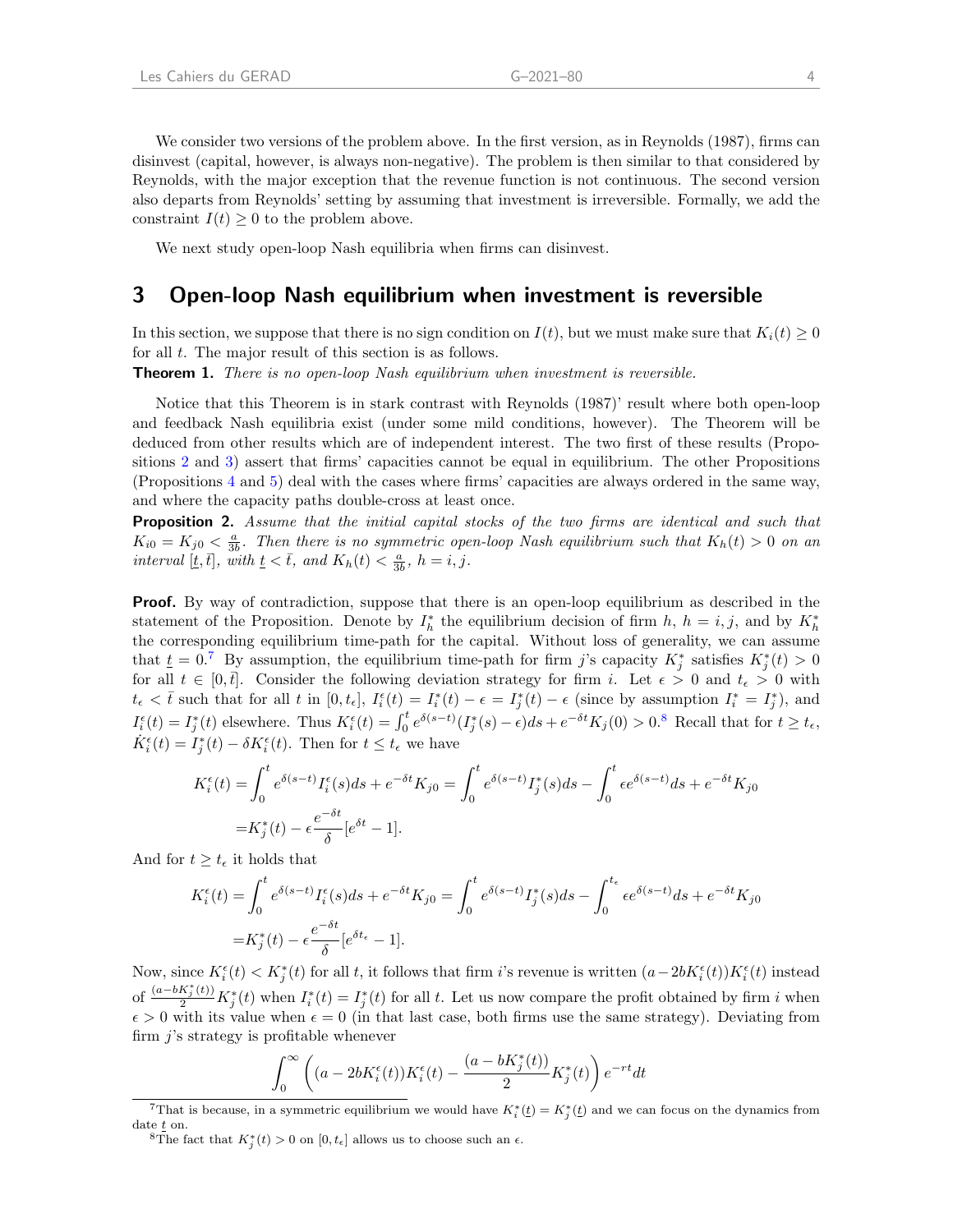$$
-\int_0^{t_{\epsilon}} \left( \alpha I_i^{\epsilon}(t) + \frac{\beta}{2} (I_i^{\epsilon}(t))^2 - \alpha I_i^*(t) - \frac{\beta}{2} (I_i^*(t))^2 \right) e^{-rt} dt > 0
$$

for some  $\epsilon > 0$ .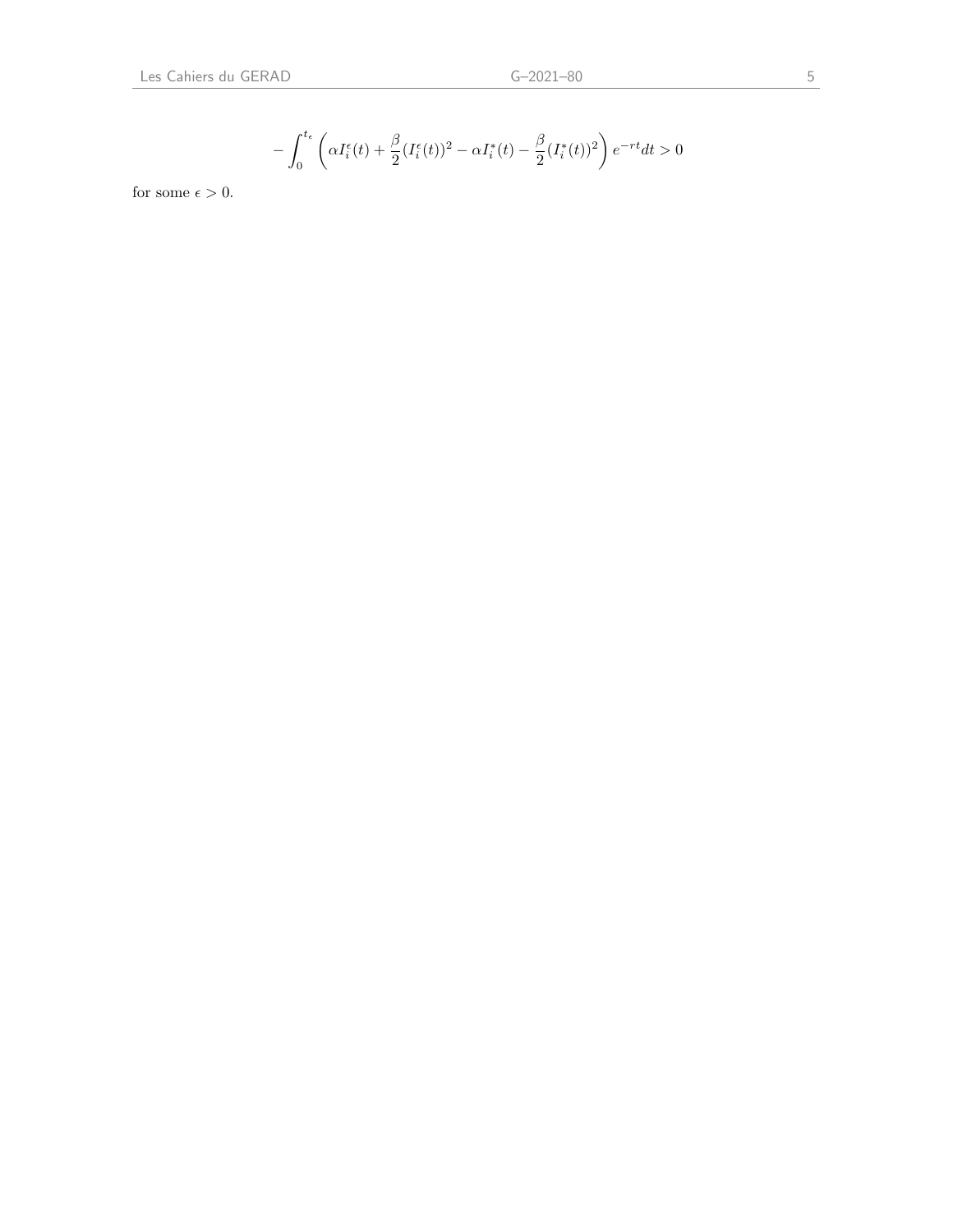Let us then compute  $aK_i^{\epsilon}(t) - b(K_i^{\epsilon}(t))^2$ . For  $t \leq t_{\epsilon}$ , we have:

$$
aK_i^{\epsilon}(t) - 2b(K_i^{\epsilon}(t))^2 = aK_j^*(t) - a\epsilon \frac{e^{-\delta t}}{\delta} [e^{\delta t} - 1]
$$
  
- 2b  $\left[ (K_j^*(t))^2 - 2\epsilon K_j^*(t) \frac{e^{-\delta t}}{\delta} [e^{\delta t} - 1] + \epsilon^2 \frac{e^{-2\delta t}}{\delta^2} [e^{\delta t} - 1]^2 \right]$ 

and for  $t \geq t_{\epsilon}$  we get

$$
aK_i^{\epsilon}(t) - 2b(K_i^{\epsilon}(t))^2 = aK_j^*(t) - a\epsilon \frac{e^{-\delta t}}{\delta} [e^{\delta t_{\epsilon}} - 1] - 2b \left[ (K_j^*(t))^2 - 2\epsilon K_j^*(t) \frac{e^{-\delta t}}{\delta} [e^{t_{\epsilon}} - 1] + \epsilon^2 \frac{e^{-2\delta t}}{\delta^2} [e^{\delta t_{\epsilon}} - 1]^2 \right].
$$

For  $t \leq t_{\epsilon}$ , we then get

$$
aK_i^{\epsilon}(t) - 2b(K_i^{\epsilon}(t))^2 - \frac{(a - bK_j^*(t))}{2}K_j^*(t) = \frac{a}{2}K_j^*(t) - \frac{3b}{2}(K_j^*(t))^2 - a\epsilon \frac{e^{-\delta t}}{\delta}[e^{\delta t} - 1] + 4b\epsilon K_j^*(t)\frac{e^{-\delta t}}{\delta}[e^{\delta t} - 1] - 2b\epsilon^2 \frac{e^{-2\delta t}}{\delta^2}[e^{\delta t} - 1]^2,
$$

whereas for  $t\geq t_{\epsilon}$  we have

$$
aK_i^{\epsilon}(t) - 2b(K_i^{\epsilon}(t))^2 - \frac{(a - bK_j^*(t))}{2}K_j^*(t) = \frac{a}{2}K_j^*(t) - \frac{3b}{2}(K_j^*(t))^2 - a\epsilon \frac{e^{-\delta t}}{\delta}[e^{\delta t_{\epsilon}} - 1] + 4beK_j^*(t)\frac{e^{-\delta t}}{\delta}[e^{\delta t_{\epsilon}} - 1] - 2be^2\frac{e^{-2\delta t}}{\delta^2}[e^{\delta t_{\epsilon}} - 1]^2.
$$

Now, observe that for all  $t, t \leq t_{\epsilon}$ , it holds that

$$
\alpha I_i^{\epsilon}(t) + \frac{\beta}{2} (I_i^{\epsilon}(t))^2 - \left( \alpha I_j^*(t) + \frac{\beta}{2} (I_j^*(t))^2 \right) = \alpha (I_j^*(t) - \epsilon) + \frac{\beta}{2} (I_j^*(t) - \epsilon)^2 - \left( \alpha I_j^*(t) + \frac{\beta}{2} (I_j^*(t))^2 \right) \n= -\alpha \epsilon + \frac{\beta}{2} \left( -2\epsilon I_j^*(t) + \epsilon^2 \right).
$$

Now, using the above results, we obtain

$$
\int_{0}^{\infty} [(a - 2bK_{i}^{\epsilon}(t))K_{i}^{\epsilon}(t)) - \frac{(a - bK_{j}^{*}(t))}{2}K_{j}^{*}(t)]e^{-rt}dt \n- \int_{0}^{t_{\epsilon}} \left(\alpha I_{i}^{\epsilon}(t) + \frac{\beta}{2}(I_{i}^{\epsilon}(t))^{2} - \alpha I_{i}^{*}(t) - \frac{\beta}{2}(I_{i}^{*}(t))^{2}\right)e^{-rt}dt \n= \int_{0}^{\infty} e^{-rt} \left(\frac{a}{2}K_{j}^{*}(t) - \frac{3b}{2}(K_{j}^{*}(t))^{2}\right)dt \n- \epsilon \int_{0}^{t_{\epsilon}} e^{-rt} \left(a\frac{e^{-\delta t}}{\delta}[e^{\delta t} - 1] - 4bK_{j}^{*}(t)\frac{e^{-\delta t}}{\delta}[e^{\delta t} - 1] + 2b\epsilon \frac{e^{-2\delta t}}{\delta^{2}}[e^{\delta t} - 1]^{2}]\right)dt \n- \epsilon \int_{t_{\epsilon}}^{\infty} e^{-rt} \left(a\frac{e^{-\delta t}}{\delta}[e^{\delta t_{\epsilon}} - 1] - 4bK_{j}^{*}(t)\frac{e^{-\delta t}}{\delta}[e^{\delta t_{\epsilon}} - 1] + 2b\epsilon \frac{e^{-2\delta t}}{\delta^{2}}[e^{\delta t_{\epsilon}} - 1]^{2}]\right)dt \n+ \epsilon \int_{0}^{t_{\epsilon}} e^{-rt} \left(\alpha + \beta I_{j}^{*}(t) - \frac{\beta}{2}\epsilon\right)dt.
$$
\n(4)

Now since  $K_j^*(t) < a/(3b)$  by assumption, we have

<span id="page-8-0"></span>
$$
\int_0^\infty \left(\frac{a}{2}K_j^*(t) - \frac{3b}{2}(K_j^*(t))^2\right)e^{-rt}dt > 0.
$$

Moreover, we can always choose  $\epsilon$  small enough so that the expression [\(4\)](#page-8-0) is positive. Therefore, we have found a profitable deviation. The result follows. $\Box$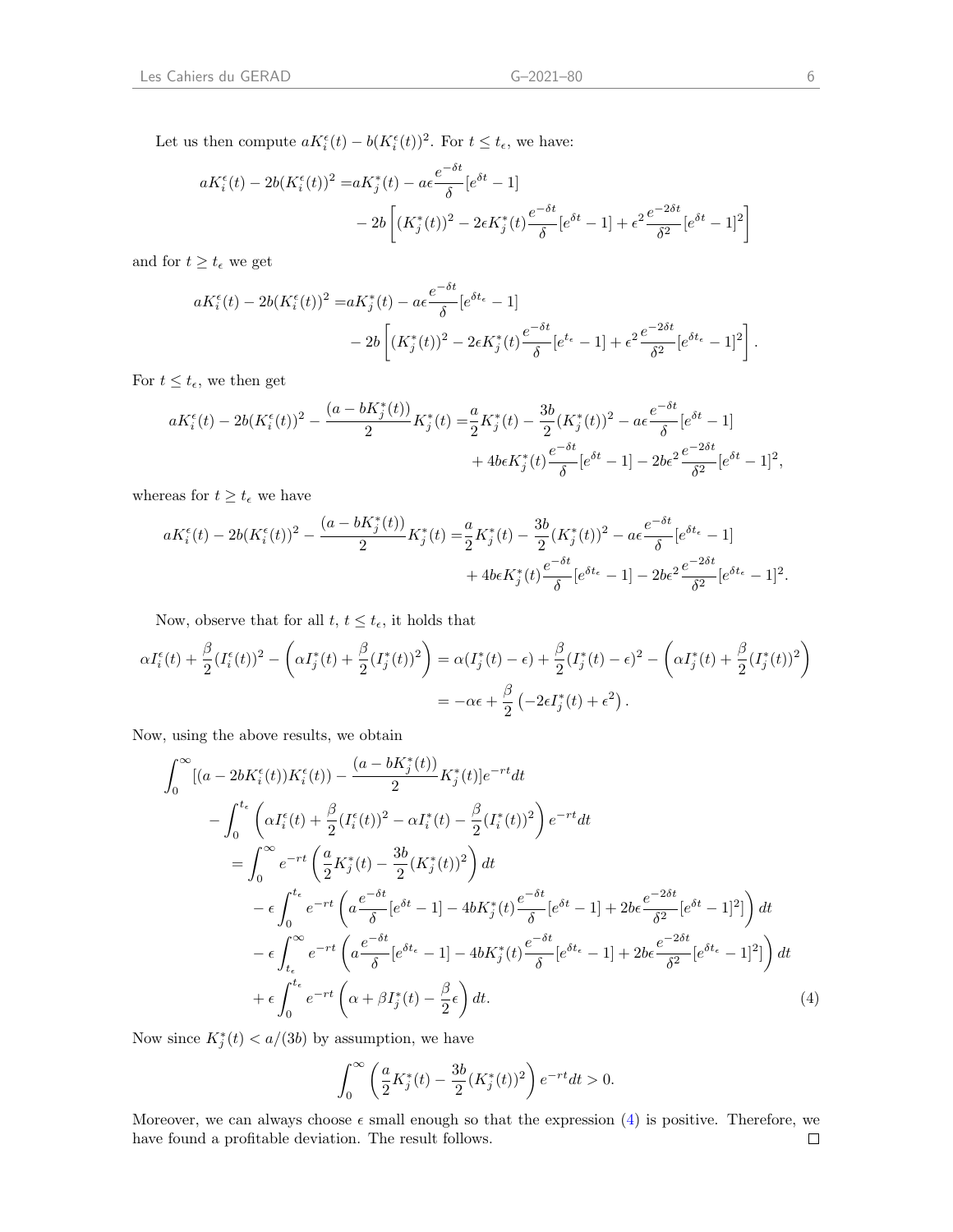The intuition of the result is as follows. By slightly decreasing investment expenditures over a nonnegligible time interval, a firm obviously decreases its production capacity. Since this policy departs from a candidate symmetric equilibrium and capital depreciates at a rate  $\delta$ , this means that this firm's capital will always be lower than its rival's. Firm i's profit will be enhanced by a higher price but will also be negatively affected by a lower volume of production. Because of the discontinuity in the revenue function, however, it turns out that for a small decrease in investment (that also increases instant profits), the positive effect more than compensates the negative one and thus brings about a profitable deviation.

<span id="page-9-0"></span>The next Proposition addresses the case where firms' capacities are always equal to  $a/(3b)$ . **Proposition 3.** There is no open-loop Nash equilibrium where  $K_h(t) = \frac{a}{3b}$ , for all t, and  $h = i, j$ .

**Proof.** Suppose that such an equilibrium exists. Consider the following deviation strategy for firm i. Set  $I_i(t) = 0$ , as long as  $K_i(t)$  is not equal to  $\frac{a}{4b}$ , and  $I_i(t) = \delta \frac{a}{4b}$  afterwards. From Proposition [1,](#page-4-1) we see that along this alternative path, firm i's revenues are equal to  $(a - 2bK)K$ . These revenues reach their maximum values at  $K = \frac{a}{4b}$  and we have  $(a - 2bK)K = \frac{a - bK}{2}K$  when  $K = \frac{a}{3b}$ . Therefore, along the deviation path, firm  $i$ 's revenues are always higher than the equilibrium ones. Moreover, the investment expenditures are also always lower than the equilibrium ones, since they are nil until the date at which  $K_i(t) = \frac{a}{4b}$  and equal to  $\delta \frac{a}{4b}$  afterwards, which is lower than  $\delta \frac{a}{3b}$ . The Proposition follows.  $\Box$ 

The proof directly gives the intuition of the result. Choosing to always maintain the same relatively large capacity does not pay in equilibrium as a firm can increase instant profits by diminishing its production capacity. This increase in instant profits stems from an increase in the firm's revenues (the increase in the sale price compensates the decrease in the quantity sold), and from a decrease in investment expenditures.

<span id="page-9-1"></span>**Proposition 4.** Let assume that  $K_{i0} < K_{j0}$ ,  $K_{j0} \leq \frac{a}{3b}$ . Then there is no open-loop Nash equilibrium such that  $K_i^*(t) < K_j^*(t)$  for all t.

**Proof.** Consider firm j's problem. Under our assumption that  $K_i^*(t) < K_j^*(t)$  for all t, it follows from Proposition [1](#page-4-1) that firm  $j$ 's equilibrium payoff reads

$$
\int_0^{\infty} e^{-rt} (b(K_i^*(t))^2 - C(I_j^*(t))dt).
$$

That is because, the sale proceeds only depend on firm i's capital. Therefore, the equilibrium investment decision  $I_j^*(\cdot)$  solves the following problem

$$
\max_{I_j(\cdot)} \quad \int_0^\infty e^{-rt} (b(K_i^*(t))^2 - C(I_j(t))dt
$$
\ns.t.:  $K_j(t) = I_j(t) - \delta K_j(t), \quad K_j(0) = K_{j0},$   
\n $K_i^*(t) < K_j(t), \forall t.$ 

Neglecting the sale proceeds, we can write the Hamiltonian associated with the problem above as follows

$$
-e^{-rt}\left(\alpha I_j(t)+\frac{\beta}{2}I_j(t)^2)\right)+\lambda(t)\left(I_j(t)-\delta K_j(t)\right),
$$

where  $\lambda$  denotes the costate variable associated with the state variable  $K_i$ . The first-order conditions are given by:

<span id="page-9-2"></span>
$$
\lambda(t) = (\alpha + \beta I_j(t))e^{-rt},\tag{5}
$$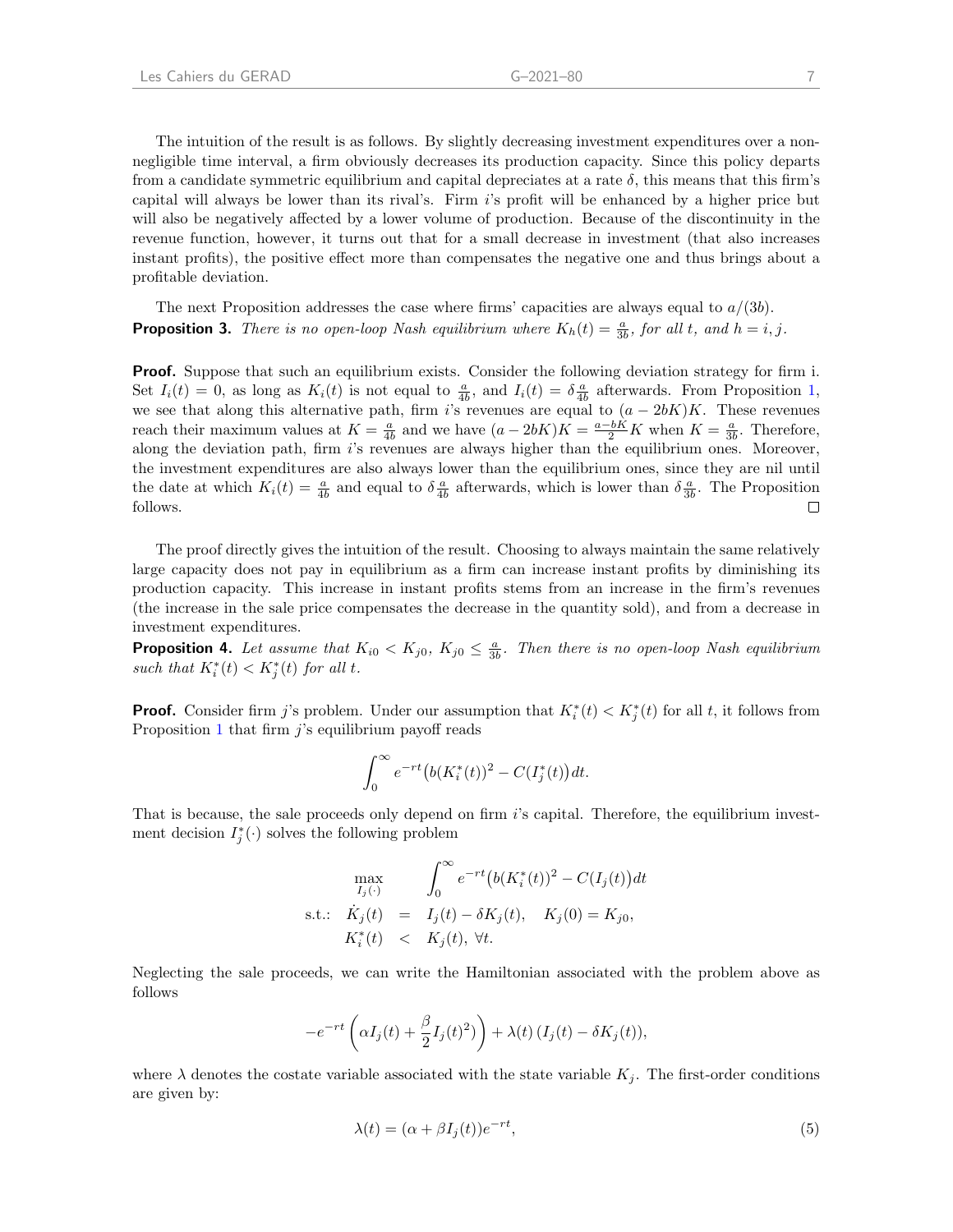Because firm j's objective is strictly concave, the solution  $I_i(t)$  is unique and differentiable.<sup>[9](#page-10-1)</sup> Thus, upon differentiating Equation [\(5\)](#page-9-2) and using the two other first-order conditions we obtain

$$
\dot{\lambda}(t) = -re^{-rt} \left( \alpha + \beta(\dot{K}_j(t) + \delta K_j(t)) \right) + \beta e^{-rt} \left( \ddot{K}_j(t) + \delta \dot{K}_j(t) \right)
$$

$$
= \delta \lambda(t) = \delta \left( \alpha + \beta(\dot{K}_j(t) + \delta K_j(t)) \right) e^{-rt}.
$$

Rearranging, we arrive at the following differential equation

$$
\ddot{K}_j(t) - r\dot{K}_j(t) - K_j(t)\delta(r+\delta) = \alpha \frac{(r+\delta)}{\beta}.
$$

The general solution of the equation above is given by

$$
K_j(t) = \left(K_{j0} + \frac{\alpha}{\beta \delta}\right) e^{-\delta t} - \frac{\alpha}{\beta \delta},\tag{6}
$$

where  $-\delta$  is the negative root of the following characteristic equation

$$
s^2 - rs - (r + \delta)\delta = 0.
$$

That is

$$
\frac{r - \sqrt{r^2 + 4(r+\delta)\delta}}{2} = -\delta.
$$

It is clear, however, that  $K_j(t)$  goes to a negative value, which contradicts the assumption that  $K_j^*(t) > K_i^*(t)$  for all t and the Proposition follows.  $\Box$ 

The gist of the Proposition is that because firm j's objective does not depend upon its capacity, the best decision is to downsize this capacity as much as possible. Selling its capital is indeed the only way for firm  $j$  to increase its instant profit. But by so doing, firm  $j$ 's capital stock is soon lower than firm i's, and this is inconsistent with the assumption that firm j's capacity is always the largest. **Proposition 5.** There is no open-loop Nash equilibrium such that  $K_i^*(t) = K_j^*(t)$ ,  $K_i^*(\bar{t}) = K_j^*(\bar{t})$ , and  $K_j^*(t) < K_i^*(t)$  on  $\left] \underline{t}, \overline{t} \right]$ .

<span id="page-10-0"></span>**Proof.** From Proposition [1,](#page-4-1) over the interval  $[t, \bar{t}]$  firm i's profit is written

$$
\int_{\underline{t}}^{\overline{t}} e^{-rt} \left( b(K_j^*(t))^2 - C(I_i^*(t)) \right) dt.
$$

Since for all  $t \in ]\underline{t}, \overline{t}[, K^*_j(t) < K^*_i(t)$  this implies that

$$
\int_{\underline{t}}^{\overline{t}} I_j^*(s) e^{\delta(s-t)} ds + e^{-\delta t} K_j^*(\underline{t}) < \int_{\underline{t}}^{\overline{t}} I_i^*(s) e^{\delta(s-t)} ds + e^{-\delta t} K_i^*(\underline{t}).
$$

As firms have the same capacity at date  $\underline{t}$ , the inequality above reduces to

$$
\int_{\underline{t}}^{\overline{t}} I_j^*(s) e^{\delta(s-t)} ds < \int_{\underline{t}}^{\overline{t}} I_i^*(s) e^{\delta(s-t)} ds.
$$

<span id="page-10-1"></span> $9$ See, e.g., Corollary 3.3, page 8 in Fleming and Rishel (1975). The corollary, which pertains to a calculus of variations approach of the problem, applies since we can express the integrand as a strictly concave function of  $K_j(t)$ .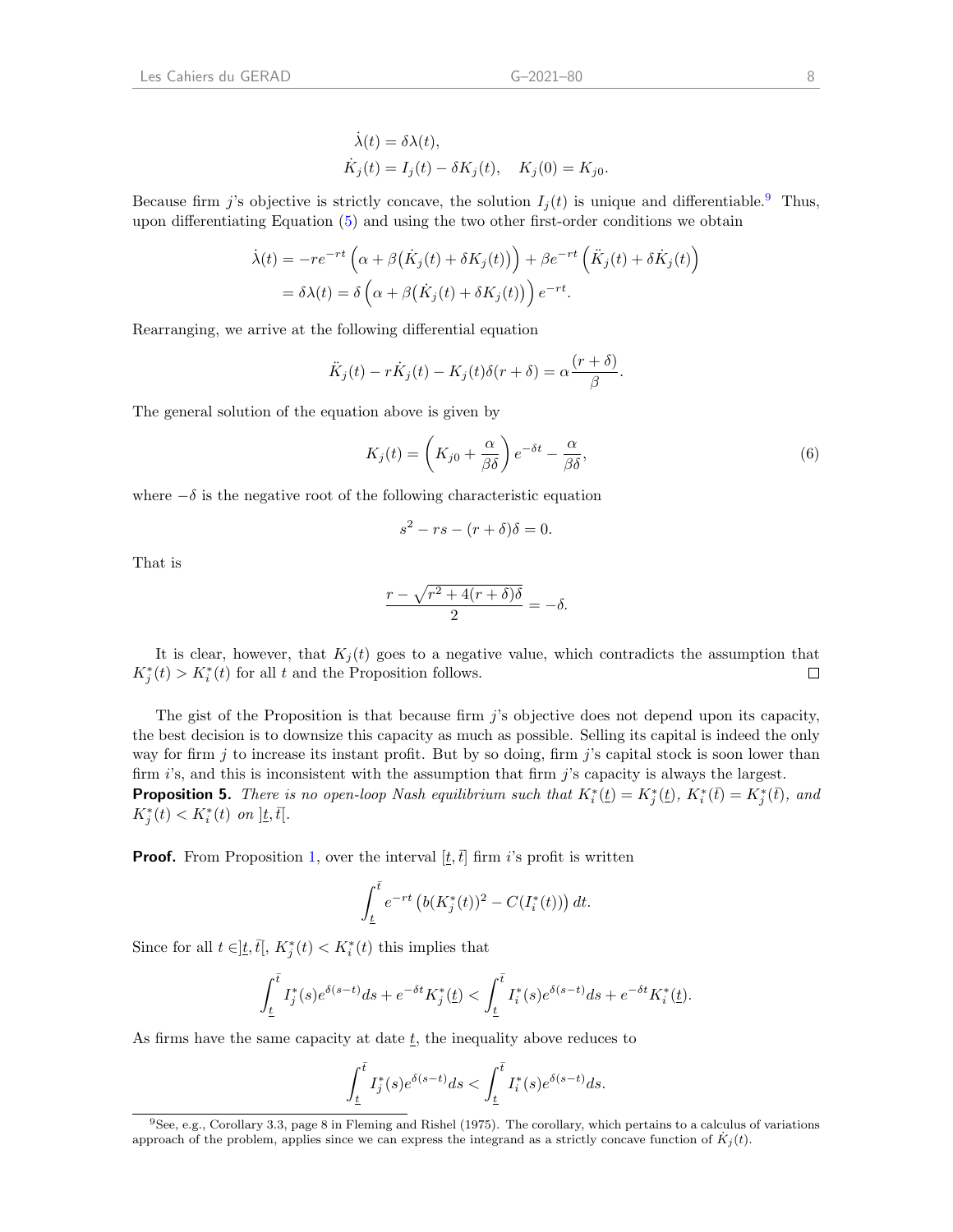This inequality implies that there is a sub-interval A of  $\vert \underline{t}, \overline{t} \vert$  on which  $I_j^*(t) < I_i^*(t)$ . Suppose now that firm i chooses the alternative policy  $I_i'(\cdot)$  defined as follows:  $\forall t \in A$ ,  $I_i'(t) = I_i^*(t) - \epsilon$ ,  $\forall t \notin A$ ,  $I_i'(t) =$  $I_i^*(t)$ . Notice that we can always choose  $\epsilon$  such that  $I_i^*(t) - \epsilon > I_j^*(t)$  on A. Therefore, for  $\epsilon$  small enough we still have  $K_j^*(t) < K_i'(t)$  on  $\vert \underline{t}, \overline{t} \vert$  where  $K_i'(t)$  is obtained from the decision  $I_i'(t)$ . Thus, firm i's receipts still depend on firm j's capacity only (see Proposition [1\)](#page-4-1). But as  $C(\cdot)$  is increasing this proves that the alternative policy increases firm i's objective by decreasing its investment expenditures (or by disinvesting more). This is a contradiction.  $\Box$ 

The intuition behind Proposition [5](#page-10-0) is that if firms' capacities are equal at two different dates, and ordered in the same manner between these dates, the firm having the largest capacity can always decrease it and therefore saves on investment expenditures. To put it another way, it does not pay for a firm to have a larger capacity than the other firm because the extra capacity is costly to build and maintain and because it does not yield higher revenues.

We are now in position to prove Theorem [1.](#page-6-3)

**Proof of Theorem [1.](#page-6-3)** From Propositions [2,](#page-6-0) [3](#page-9-0) and [4,](#page-9-1) firms' capacities cannot always be the same, nor always be ordered in the same manner. Therefore, if there is an equilibrium, there must be at least two crossings similar to those considered in Proposition [5.](#page-10-0) But this very Proposition rules out such case and we are done.  $\Box$ 

### 4 Open-loop Nash Equilibrium when investment is irreversible

In this section, we no longer assume that firms can disinvest. Disinvesting is not always possible, especially if we construe firms' capacity as including non-material assets, that is, intangible capital accumulating from R&D or advertising. As a result, our previous results do not apply to study openloop equilibria. Disinvesting was used to get rid of excess capacity which may arise because firms produce complements. A major difference with the previous section is that existence of open-loop equilibrium is possible, albeit only when special and somewhat restrictive conditions are met.

<span id="page-11-0"></span>**Theorem 2.** Assume that  $K_{i0} = K_{j0} > 0$  and  $K_{i0} \leq \frac{a}{3b}$ . Then there is an open-loop Nash equilibrium where  $I_i^*(t) = I_j^*(t) = 0$ , for all t. Firms' capital stocks are equal at each date, and their common value goes to 0. So do their profits. Moreover, the sum of firms' prices goes to a.

**Proof.** Assume that firm j's investment is always nil, that is,  $I_j^*(t) = 0$  for all t. Consider any investment policy  $I_i(t)$  for firm i that is piece-wise continuous, with  $I_i(t) \neq 0$ . As a result, firm i's capital stock reads

$$
K_i(t) = K_{i0}e^{-\delta t} + \int_0^t I_i(s)e^{\delta(s-t)}ds.
$$

Since firm i's investment is non-negative, we have

$$
K_i(t) \ge K_j^*(t) = e^{-\delta t} K_{j0} = e^{-\delta t} K_{i0}.
$$

By Proposition [1,](#page-4-1) in equilibrium firm  $i$ 's profit satisfies

$$
\int_0^{\infty} e^{-rt} \left[ R^i(K_i(t), K_j^*(t)) - C(I_i(t)) \right] dt \le \int_0^{\infty} e^{-rt} \left[ \frac{(a - K_j^*(t))}{2} K_j^*(t) - C(I_i(t)) \right] dt
$$
  

$$
\le \int_0^{\infty} e^{-rt} \left[ \frac{(a - K_j^*(t))}{2} K_j^*(t) - C(0) \right] dt
$$
  

$$
= \int_0^{\infty} e^{-rt} \left[ \frac{(a - K_i^*(t))}{2} K_i^*(t) - C(I_i^*(t)) \right] dt.
$$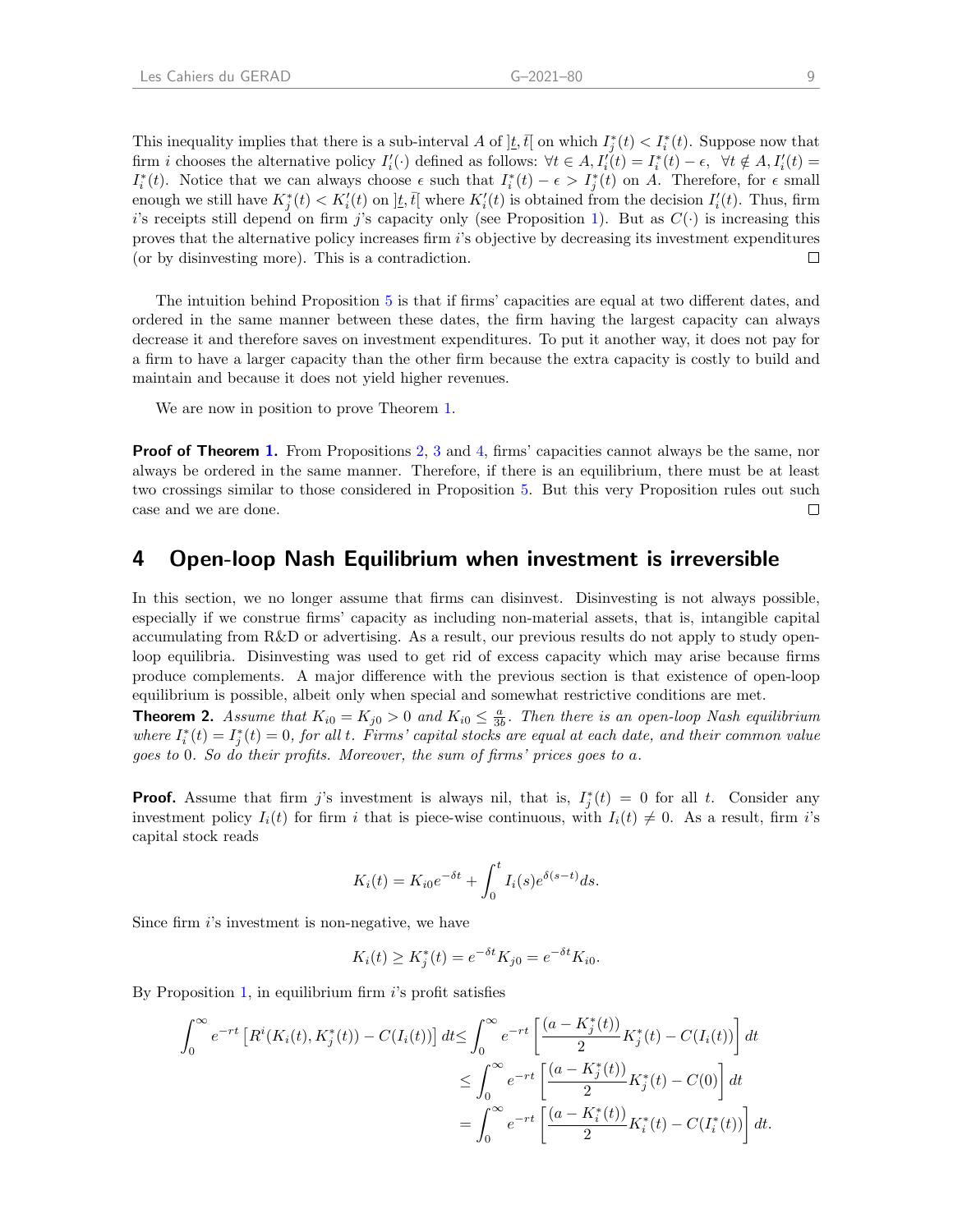The first inequality stems from the fact that 1)  $K_j^*(t) \leq \frac{a}{3b}$  for all t, since firm j's investment is nil and capital depreciates, and 2)  $K_j^*(t) \leq K_i(t)$ . Then from Proposition [1,](#page-4-1) it can readily be seen that  $R^{i}(K_i(t), K_j^*(t)) \leq \frac{(a-K_j^*(t))}{2}K_j^*(t)$ . The second inequality results from the assumption that  $I_i(t)$  is non-negative. The last inequality is just a consequence of the assumption that equilibrium strategies are symmetric.

The last inequality also shows that  $I_i^*(t) = 0$  for all t is the best response to  $I_j^*(t) = 0$  for all t (since firm i's profit is strictly concave). Thus, along the equilibrium path the capital  $K(t)$  of both firms goes to zero. As the sum of the firms' prices satisfies the equation  $a - (p_i(t) + p_j(t)) = bK(t)$ , the sum of the firms' price goes to a.  $\Box$ 

The crux of the result is that when firms have initially the same capacities and produce complements, increasing capacity is not profitable. Accumulating more capital will not result in an increase in sales, only in a rise in costs. Given the discontinuity of the instant profit function, firms would actually be better-off by slightly decreasing their capacities in order to raise their revenues. But we have ruled out disinvestment. Thus, the best decision for each firm is to let its capital depreciate. **Corollary 1.** Assume that there exists  $\tilde{t}$  such that  $K_i(\tilde{t}) = K_j(\tilde{t}) > 0$ . Then there is an open-loop Nash

equilibrium where  $I_i^*(t) = I_j^*(t) = 0$ ,  $\forall t \geq \tilde{t}$  and  $K_i(t) = K_j(t)$ ,  $\forall t \geq \tilde{t}$ .

**Proof.** The proof goes like the proof of Theorem [2.](#page-11-0)

The next result addresses the double-crossing property.

<span id="page-12-0"></span>**Proposition 6.** There is no open-loop Nash equilibrium such that  $K_i^*(t) = K_j^*(t)$ ,  $K_i^*(\bar{t}) = K_j^*(\bar{t})$ , and  $K_j^*(t) < K_i^*(t)$  on  $\underline{t}, \overline{t}$ , and  $K_h^*(t) \leq \frac{a}{3b}$ , for all  $t, h = i, j$ .

 $\Box$ **Proof.** The proof relies on the same argument as that used in the proof of Proposition [5.](#page-10-0)

The intuition of the result is exactly the same as that given for Proposition [5.](#page-10-0) Now, we have seen in Theorem [2](#page-11-0) above that there is a symmetric open-loop equilibrium when firms' initial capacities are equal. One may wonder if there exist other kinds of equilibria under this assumption. The following result gives a negative answer to this question.

<span id="page-12-1"></span>**Theorem 3.** Assume that  $K_{i0} = K_{i0}$ . Then, the only open-loop Nash equilibrium is the symmetric one, where  $I_i^*(t) = I_j^*(t) = 0$  for all t.

**Proof.** Suppose that there is an asymmetric equilibrium. Then, by continuity of  $K_i(\cdot)$  there is a date  $\hat{t}$  such that, say  $K_i^*(\hat{t}) < K_j^*(\hat{t})$  on an open neighborhood of  $\hat{t}$ . Now, it must be the case that  $K_i^*(t) < K_j^*(t)$  for all t larger than  $\hat{t}$ . Assume, for the sake of contradiction, that this assertion is false. Therefore, there exists a date  $\bar{t}$  such that  $\hat{t} < \bar{t}$  and  $K_j^*(\bar{t}) \le K_i^*(\bar{t})$ . Without loss of generality, let  $\bar{t}$  be the smallest value of t such that  $\hat{t} < t$  and  $K_i^*(t) = K_j^*(t)$  (by continuity of  $K_i^*(\cdot)$  and  $K_j^*(\cdot)$  this date is well-defined). Similarly, let  $\underline{t}$  be the largest value of t such that  $t < \hat{t}$  and  $K_i^*(t) = K_j^*(t)$  (again, by continuity of  $K_i^*(\cdot)$  and  $K_j^*(\cdot)$  this date is well-defined). By construction we have  $K_i^*(t) < K_j^*(t)$ on  $]\underline{t},\overline{t}$  [ and  $K_i^*(\underline{t}) = K_j^*(\underline{t})$  as well as  $K_i^*(\overline{t}) = K_j^*(\overline{t})$ . But from Proposition [6,](#page-12-0) this is impossible. Therefore,  $K_i^*(t) < K_j^*(t)$  for all  $t > \hat{t}$ . Now, let  $t_1$  be the largest date such that  $K_i^*(t_1) = K_j^*(t_1)$ . From what we have just seen above,  $K_i^*(t) < K_j^*(t)$  for all t strictly larger that  $t_1$ . Notice that for all  $t > t_1$ ,

$$
K_i^*(t) = e^{\delta(t_1 - t)} K_i^*(t_1) + \int_{t_1}^t e^{-\delta(t - t_1)} I_i^*(t) dt < K_j^*(t) = e^{\delta(t_1 - t)} K_j^*(t_1) + \int_{t_1}^t e^{-\delta(t - t_1)} I_j^*(t) dt.
$$

Now, since firm j's receipts do not depend on  $K_j$  the best decision for this firm is to choose  $I_j^*(t) = 0$ for all  $t > t_1$ . But this contradicts the previous inequality since  $I_i^*(t) \geq 0$ .  $\Box$ 

 $\Box$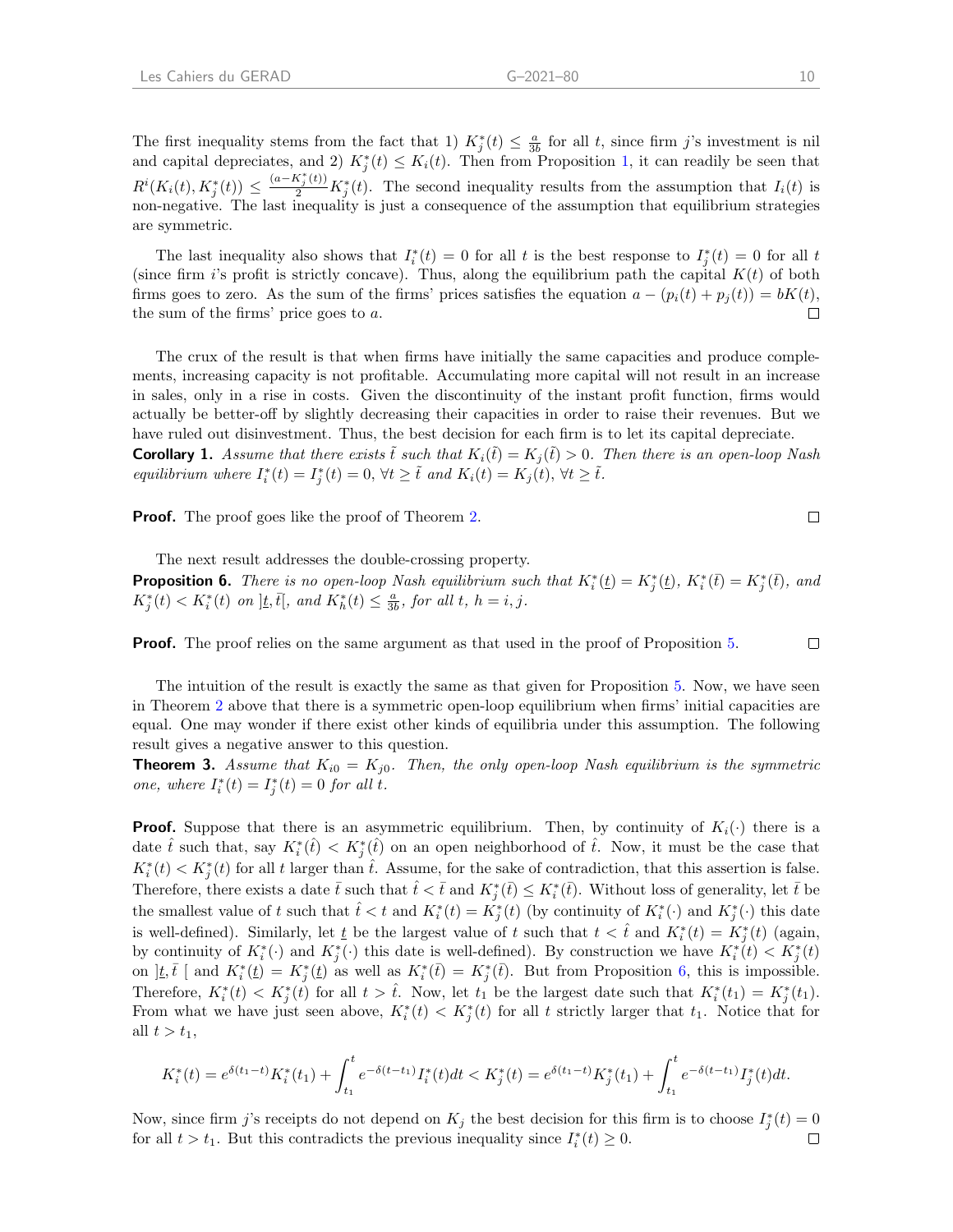**Corollary 2.** Suppose that  $K_{i0} < K_{j0}$ . Then in any open-loop Nash equilibrium we have  $K_i^*(t) \le K_j^*(t)$ for all t.

**Proof.** The proof is again by way of a contradiction. If there were a date  $\underline{t}$ , such that  $K_j^*(\underline{t}) < K_i^*(\underline{t})$ , since  $K_{i0} < K_{j0}$ , there would exist an earlier date  $t_1$   $(t_1 < t)$  such that  $K_i^*(t_1) = K_j^*(t_1)$ . But from Proposition [3](#page-12-1) it holds that  $K_i^*(t) = K_i^*(t)$  for all  $t \ge t_1$ . This is a contradiction.  $\Box$ 

As the next Theorem states, it turns out that the cases considered above are the only ones where an open-loop Nash equilibrium exists.

<span id="page-13-1"></span>**Theorem 4.** Suppose that  $K_{i0} < K_{j0} \leq \frac{a}{3b}$ . Then there is no open-loop Nash equilibrium.

We shall prove this theorem in several steps, each of them being of independent interest. The next Proposition addresses the existence of an open-loop Nash equilibrium when firms have different initial capacities. In that case, the firm with the largest capacity is impelled to reduce it. The question arises as to whether in equilibrium this firm's capacity will catch-up the capacity of the other one. As the next result shows, that never occurs.

<span id="page-13-2"></span>**Proposition 7.** Assume that  $K_{i0} < K_{j0} \leq \frac{a}{3b}$ . Then there is no open-loop Nash equilibrium such that:  $I_j^*(t) = 0$ , for all t,  $I_i^*(t) > 0$ ,  $t \in [0, t_1]$ ,  $I_i^*(t) = I_j^*(t) = 0$ ,  $t \in [t_1, \infty[$ , and  $K_i^*(t) = K_j^*(t)$ ,  $t \ge t_1$ .

**Proof.** See the appendix.

The Proposition above strongly depends on the fact that the revenue function is discontinuous when capacities are equal. The proof relies on the fact that it always pays for the firm having the lowest capacity to postpone a catching up with the capacity of the other firm. Not only does this postponement prevent a drop in firm's revenues, but it also allows it to reduce investment expenditures. Altogether, postponing a catch-up always brings about an increase in profit.

The next result tackles the cases where firm i only invests, or on the contrary, does not invest, for a short time only.

<span id="page-13-0"></span>**Proposition 8.** Assume that  $K_{i0} < K_{j0}$  and  $K_{i0} \leq \frac{a}{3b}$ . Then there is no open-loop Nash equilibrium such that simultaneously  $K_i^*(t) < K_j^*(t)$  for all t and: either  $I_i^*(t) > 0$  for all t, or  $I_i^*(t) = 0$  for  $[0, \tilde{t}]$ and  $I_i^*(t) > 0$  for  $t > \tilde{t}$ , or  $I_i^*(t) > 0$  for  $t < \tilde{t}$  and  $I_i^*(t) = 0$  for  $t \geq \tilde{t} \geq 0$ .

**Proof.** See the appendix.

The Proposition above tells us that there is no equilibrium where the firm with the lowest initial capacity always invests (except perhaps for a short time) and always has the lowest capacity. That is because, as its competitor's capacity always decreases there is necessarily a date at which firms' capacities are equal. What is probably more surprising is that there is no equilibrium where the firm with the lowest capacity only invests for a short time. By doing this, it endeavors to increase its instant profits while still avoiding being caught up by its competitor. Yet, such policy move is never optimal. For if it is profitable—and this is certainly never the case whenever  $K_{i0} > \frac{a}{4b}$ , because then sales proceeds *increase* when firm i's capacity decreases—it would always be worth slightly increasing the time during which firm  $i$  invests.

In the results above, we have overlooked the fact that firm i's investment policy could take positive values intermittently. We address this case next.

<span id="page-13-3"></span>**Proposition 9.** Assume that  $K_{i0} < K_{j0}$ ,  $K_{j0} \leq \frac{a}{3b}$ . Then there is no open-loop Nash equilibrium such that  $K_i^*(t) < K_j^*(t)$  for all t and for all T, there exists  $t, t' > T$ , such that  $I_i^*(t) = 0$  and  $I_i^*(t') > 0$ .

 $\Box$ 

 $\Box$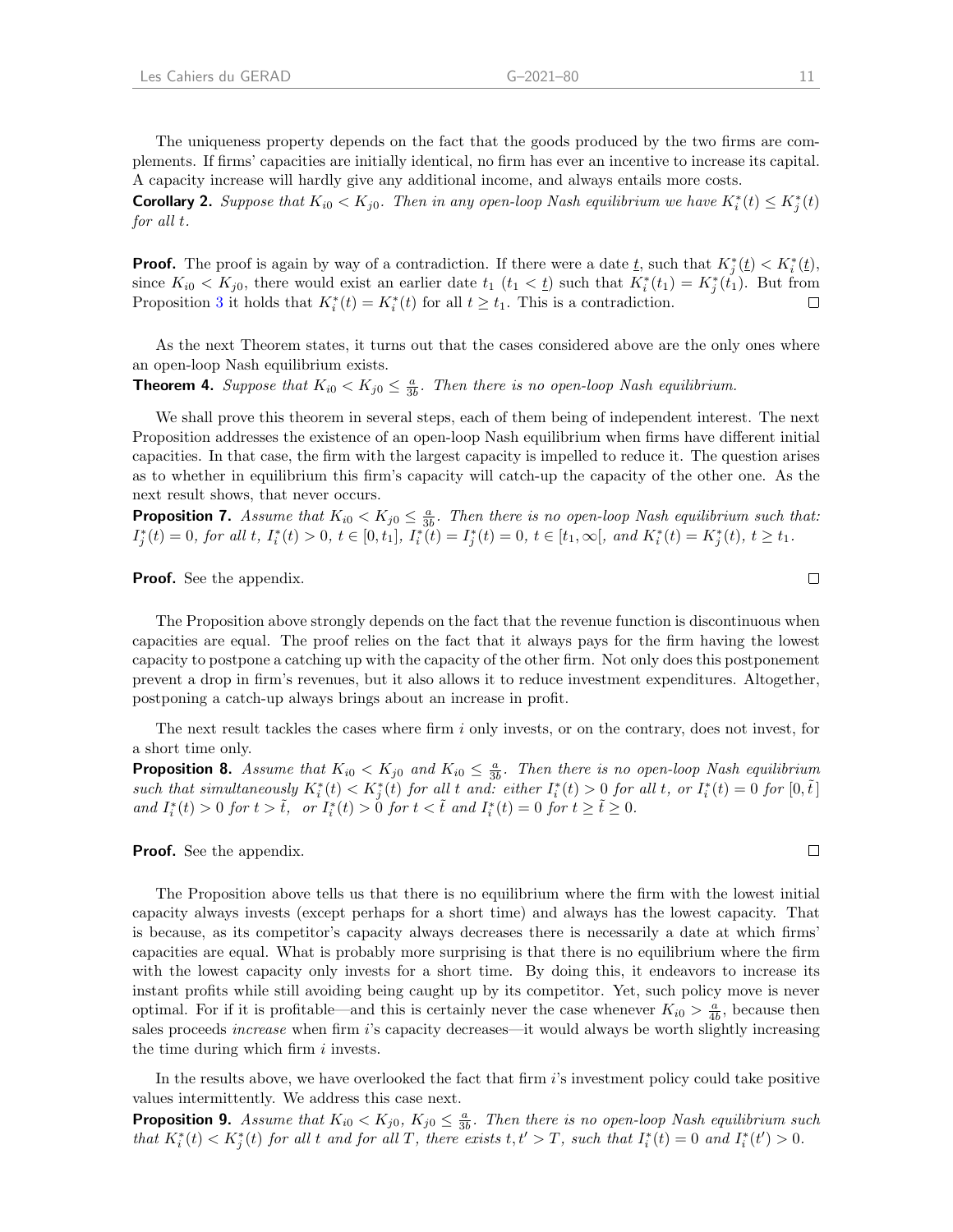**Proof.** Suppose that there exists such an equilibrium. Then we would have  $I_j^*(t) = 0$  for all t and thus  $K_j^*(t) = e^{-\delta t} K_{j0}$ . Moreover, since the objective is strictly concave, there would also exist a unique solution to the problem:

$$
\max_{I_i(t) \ge 0} \int_0^\infty e^{-rt} \left( (a - 2bK_i(t))K_i(t) - C(I_i(t)) \right) dt,
$$
  
s.t.:  $\dot{K}_i(t) = I_i(t) - \delta K_i(t), \quad K_i(0) = K_{i0}, \quad \lim_{t \to \infty} K_i(t) = 0.$ 

Now, since the solution of the problem above is unique, from Hartl (1987)'s theorem we know that the state variable  $K_i^*(t)$  is monotonic. It cannot be monotonically increasing since  $K_i^*(t) < K_j^*(t)$  $e^{-\delta t}K_{j0}$ . So  $K_i^*(t)$  is monotonically decreasing. Moreover, the limit of  $K_i^*(\cdot)$  is nil.

Then consider the Hamiltonian associated with firm i's problem

$$
H = e^{-rt} \left( (a - 2bK_i(t))K_i(t) - (\alpha I_i(t) + \beta \frac{(I_i(t))^2}{2}) \right) + \lambda(t)(I_i(t) - \delta K_i(t)) + \mu(t)I_i(t).
$$

The first-order conditions are as follows.

<span id="page-14-1"></span>
$$
\mu(t) \ge 0,\n\dot{\lambda}(t) = -e^{-rt}(a - 4bK_i(t)) + \delta \lambda(t),\ne^{-rt}(-\alpha - \beta I_i(t)) + \lambda(t) + \mu(t) = 0, \ \mu(t)I_i(t) = 0.
$$
\n(7)

As was seen in the first part of Proposition [8](#page-13-0) the investment rate  $I_i^*(t)$  cannot be strictly positive for all t.

Because  $I_i^*$  is continuous<sup>[10](#page-14-0)</sup>, it reaches a maximum value at some point of every closed interval on which it is non-constant and vanishes at the end-points thereof (there are many such intervals, because, as was already mentioned, from the first part of the proof of Proposition  $8$  we know that for all  $T$ , there always exists  $t > T$ , such that  $I_i^*(t) = 0$ . Consider one such interval. At the point  $t_0$  where  $I_i^*(t)$  realizes its (local) maximum, we get from the first-order conditions that  $I_i^*(t_0) = \frac{e^{rt_0}\lambda^*(t_0)-\alpha}{\beta}$ , and as  $I^*$  is clearly differentiable at  $t_0$ , we have  $\frac{dI_i^*(t)}{dt}|_{t=t_0}=0$  and thus

$$
\frac{d(e^{rt}\lambda^*(t))}{dt} \mid_{t=t_0} = 0,
$$

or

$$
re^{rt_0}\lambda^*(t_0) + e^{rt_0}\dot{\lambda}^*(t_0) = 0.
$$

Using Equation [\(7\)](#page-14-1) in the equation above we arrive at

$$
r\lambda^*(t_0) - e^{-rt_0}(a - 4bK_i^*(t_0)) + \lambda^*(t_0)\delta = 0
$$
  

$$
\Rightarrow \lambda^*(t_0) = \frac{e^{-rt_0}(a - 4bK_i^*(t_0))}{r + \delta}.
$$

Thus when  $I_i^*$  reaches a maximum at a date  $t$  on an interval its value is given by

$$
I_i^*(t) = \frac{e^{rt}\lambda^*(t) - \alpha}{\beta} = \frac{\frac{a - 4bK_i^*(t)}{r + \delta} - \alpha}{\beta}.
$$

<span id="page-14-0"></span><sup>10</sup>Here, we can apply Theorem 6.1, page 75, in Fleming and Rishel (1975). To apply this Theorem, we need to make sure that  $I_i(t)$  lies in a compact set. One such compact set can be constructed as follows. We know that the optimal solution is such that  $K_i^*(\cdot)$  is non-increasing. Thus  $I_i^*(t) \leq \delta K_i^*(t) \leq \delta K_{i0}$ . Therefore there is no loss of generality in assuming that  $I_i \in [0, \delta K_{i0}].$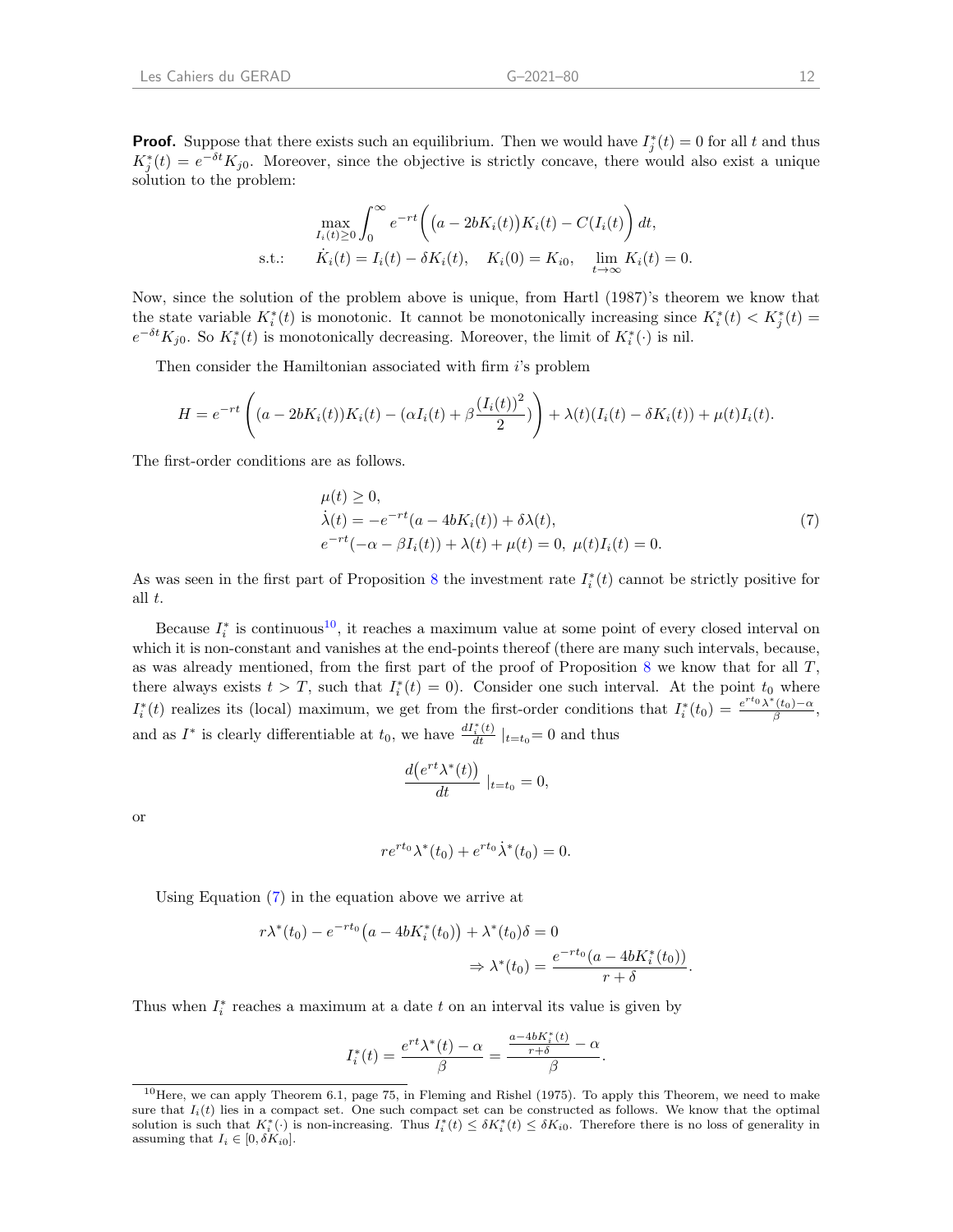We can then build a sequence of dates  $t_0, t_1, \ldots, t_k, \ldots$ , such that  $I_i^*(\cdot)$  reaches a local maximum and takes the value above. Notice that the sequence of values  $(I_i^*(t_k))_k$  is non-decreasing since we have seen that the optimal path  $K_i^*(t)$  is monotonically decreasing. The limit of this sequence is  $I_i^* = \frac{\frac{a}{r+\delta}-\alpha}{\beta}$  $(\text{since } \lim_{t\to\infty} K_i^*(t) = 0)$ . But as  $\dot{K}_i^*(t) \leq 0$ , we have  $I_i^*(t) \leq \delta K_i^*(t) < \delta e^{-\delta t} K_{j0}$ , and we see that  $\lim_{t\to+\infty} I_i^*(t) = 0$ , which is a contradiction.  $\Box$ 

The reason why there is no equilibrium with intermittent investment is the same that explains why there is no equilibrium with permanent investment. Investing intermittently prevents the capacity from decreasing "naturally", that is, at a rate equal to  $\delta$ . This is pointless if this policy entails that firms' capacities become equal in finite time (which makes firm  $i$  always worse off). It is also pointless if firms' capacities never meet because firm  $i$  can always slightly increase its capacity in a profitable way.

We can now prove the major result of this section.

**Proof of Theorem [4.](#page-13-1)** The case where  $I_i^*$  only takes positive values on a finite number of interval can be handled with the same arguments as those of the proof of Proposition [8.](#page-13-0) Then the theorem results in turn from Propositions [7,](#page-13-2) [8,](#page-13-0) and [9.](#page-13-3)  $\Box$ 

To wrap up, only if firms' capacities are equal at the initial date will an open-loop Nash equilibrium exist.

### 5 Different disinvestment possibilities

We now study the robustness of the inexistence of open-loop equilibrium in the Cournot's duopoly model of complements when firms face different disinvestment possibilities. More formally, we assume that there always is a firm h such that  $I_h(t) \geq 0$  for all t, and another one for which there is no sign constraint on its investment decisions.

#### 5.1 Initial capacities are equal

Let us first consider the case where initial capacities are equal. We have seen that when no firm can disinvest, there is an open-loop Nash equilibrium, whereas there is no such an open-loop Nash equilibrium when both can disinvest. Here we have the following result.

**Proposition 10.** When initial capacities are the same and no greater than  $a/3b$ , there is no symmetric open-loop Nash equilibrium where firms' capacities remain equal and strictly positive over a time interval  $[\underline{t},\overline{t}]$ , with  $\underline{t}<\overline{t}$ .

**Proof.** The proof is exactly the same as that of Propositions [2](#page-6-0) and [3](#page-9-0) (at least one firm can disinvest and find a profitable deviating strategy).  $\Box$ 

#### 5.2 An intermediate result

**Proposition 11.** Assume that firm i can disinvest. Then there is no open-loop Nash equilibrium such that  $K_i^*(t) = K_j^*(t)$ ,  $K_i^*(\bar{t}) = K_j^*(\bar{t})$ , and  $K_j^*(t) < K_i^*(t)$  on  $]\underline{t}, \overline{t}$ .

**Proof.** The proof is the same as that of Proposition [5.](#page-10-0)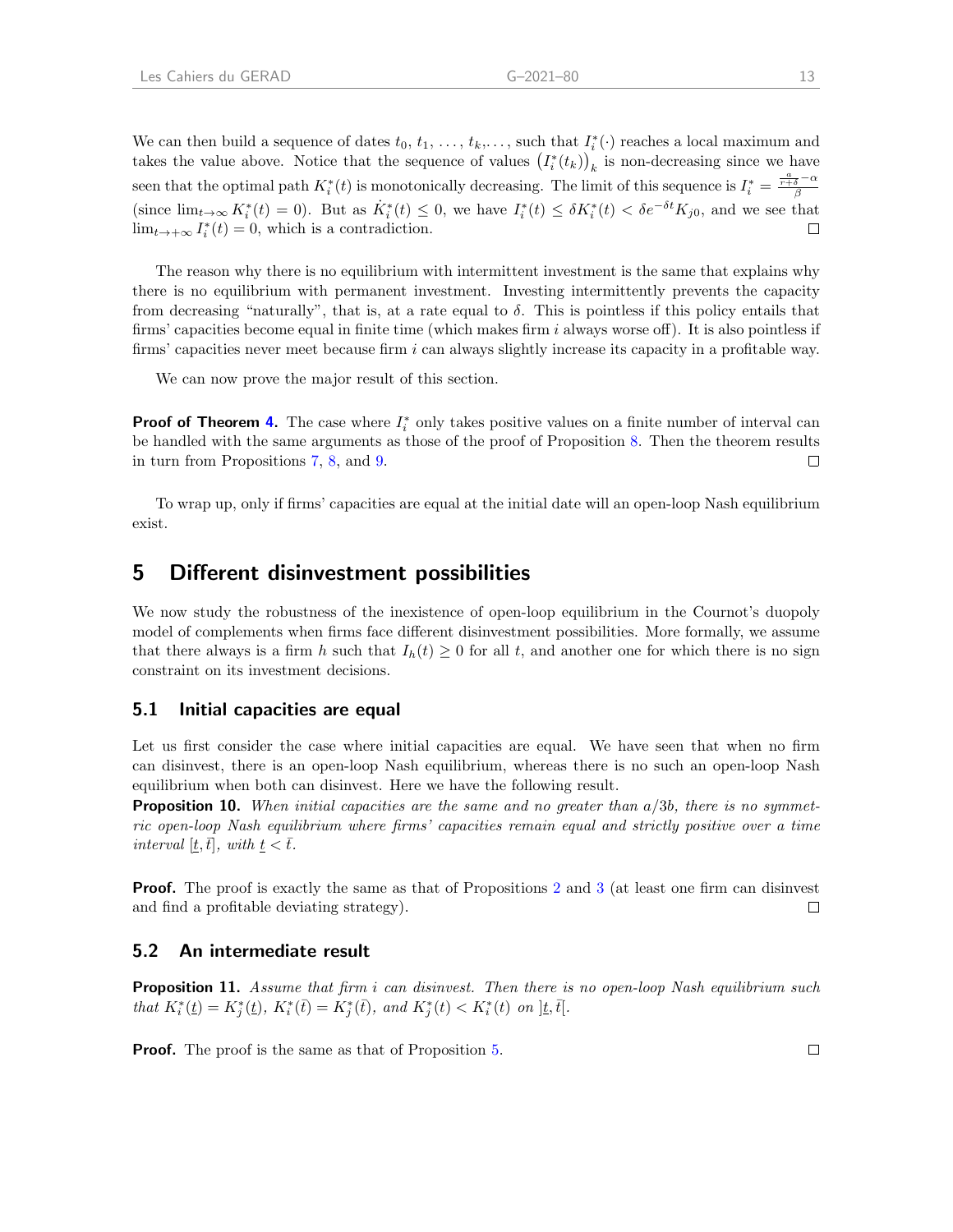### 5.3 The firm with the lowest initial capacity can disinvest

**Proposition 12.** Assume that  $K_{i0} < K_{j0} \leq \frac{a}{3b}$ . Then there is no open-loop Nash equilibrium such that:  $I_j^*(t) = 0$ , for all t,  $I_i^*(t) > 0$ ,  $t \in [0, t_1]$ ,  $I_i^*(t) = I_j^*(t) = 0$ ,  $t \in [t_1, \infty[$ , and  $K_i^*(t) = K_j^*(t)$ ,  $t \ge t_1$ .

**Proof.** It is similar to the proof of Proposition [7](#page-13-2) (firm  $i$  has a profitable deviating strategy).  $\Box$ 

We also have:

**Proposition 13.** Assume that  $K_{i0} < K_{j0}$  and  $K_{i0} \leq \frac{a}{3b}$ . Then there is no open-loop Nash equilibrium such that simultaneously  $K_i^*(t) < K_j^*(t)$  for all t and: either  $I_i^*(t) > 0$  for all t, or  $I_i^*(t) = 0$  for  $[0, \tilde{t}]$ and  $I_i^*(t) > 0$  for  $t > \tilde{t}$ , or  $I_i^*(t) > 0$  for  $t < \tilde{t}$  and  $I_i^*(t) = 0$  for  $t \geq \tilde{t} \geq 0$ .

**Proof.** It is similar to that of Proposition [8.](#page-13-0)

Finally, we get

**Proposition 14.** Let assume that  $K_{i0} < K_{j0}$ ,  $K_{j0} \leq \frac{a}{3b}$ . Then there is no open-loop Nash equilibrium such that  $K_i^*(t) < K_j^*(t)$  for all t and for all T, there exists  $t, t' > T$ , such that  $I_i^*(t) = 0$  and  $I_i^*(t') > 0$ .

**Proof.** It is similar to that of Proposition [9](#page-13-3) (firm i has a profitable deviating strategy).  $\Box$ 

Notice that the proofs of the last three Propositions rely on the fact that a firm can diminish its investment.

From the above Propositions we have the following result

**Theorem 5.** Assume that  $K_{i0} < K_{i0}$  and that firm i can disinvest. Then there is no open-loop Nash equilibrium.

**Proof.** According to the Propositions above, the equilibrium values of the capital stocks cannot always be ranked in the same manner. Moreover, the equilibrium time paths cannot cross twice. They cannot be equal over a non-trivial interval either. It is also clear that firm  $i$  capital cannot be larger than firm  $j$ 's over an infinite horizon. The conclusion follows.  $\Box$ 

#### 5.4 The firm with the lowest initial capacity cannot disinvest

Let us now turn to the case where the firm with the lowest initial capacity cannot disinvest  $(I_i(t) \geq 0$ for all  $t$ ).

**Proposition 15.** Assume that  $K_{i0} < K_{j0} \leq \frac{a}{3b}$  and that firm i cannot disinvest. Then, there is no open-loop Nash equilibrium with  $K_i^*(t) < K_j^*(t)$  for all  $t > 0$ .

**Proof.** Since firm j can disinvest, one can apply the proof of Proposition [4](#page-9-1) and the result obtains.  $\Box$ 

**Proposition 16.** Assume that  $K_{i0} < K_{j0} \leq \frac{a}{3b}$  and that firm i cannot disinvest. Then, there is no open-loop Nash equilibrium such that  $K_i^*(t) = K_j^*(t)$ ,  $K_i^*(\bar{t}) = K_j^*(\bar{t})$ , and  $K_j^*(t) < K_i^*(t)$  on  $]t, \bar{t}$ .

**Proof.** Let t be in  $\vert \underline{t}, \overline{t} \vert$ . By assumption  $K_j^*(t) < K_i^*(t)$  on  $\vert \underline{t}, \overline{t} \vert$ . But at this date t, we are exactly in the same case considered in the previous subsection. That is, there is no open-loop Nash equilibrium when the game starts with the initial condition  $(K_i^*(t), K_j^*(t))$ .  $\Box$ 

**Theorem 6.** Assume that  $K_{i0} < K_{j0}$  and that firm i cannot disinvest. Then there is no open-loop Nash equilibrium.

 $\Box$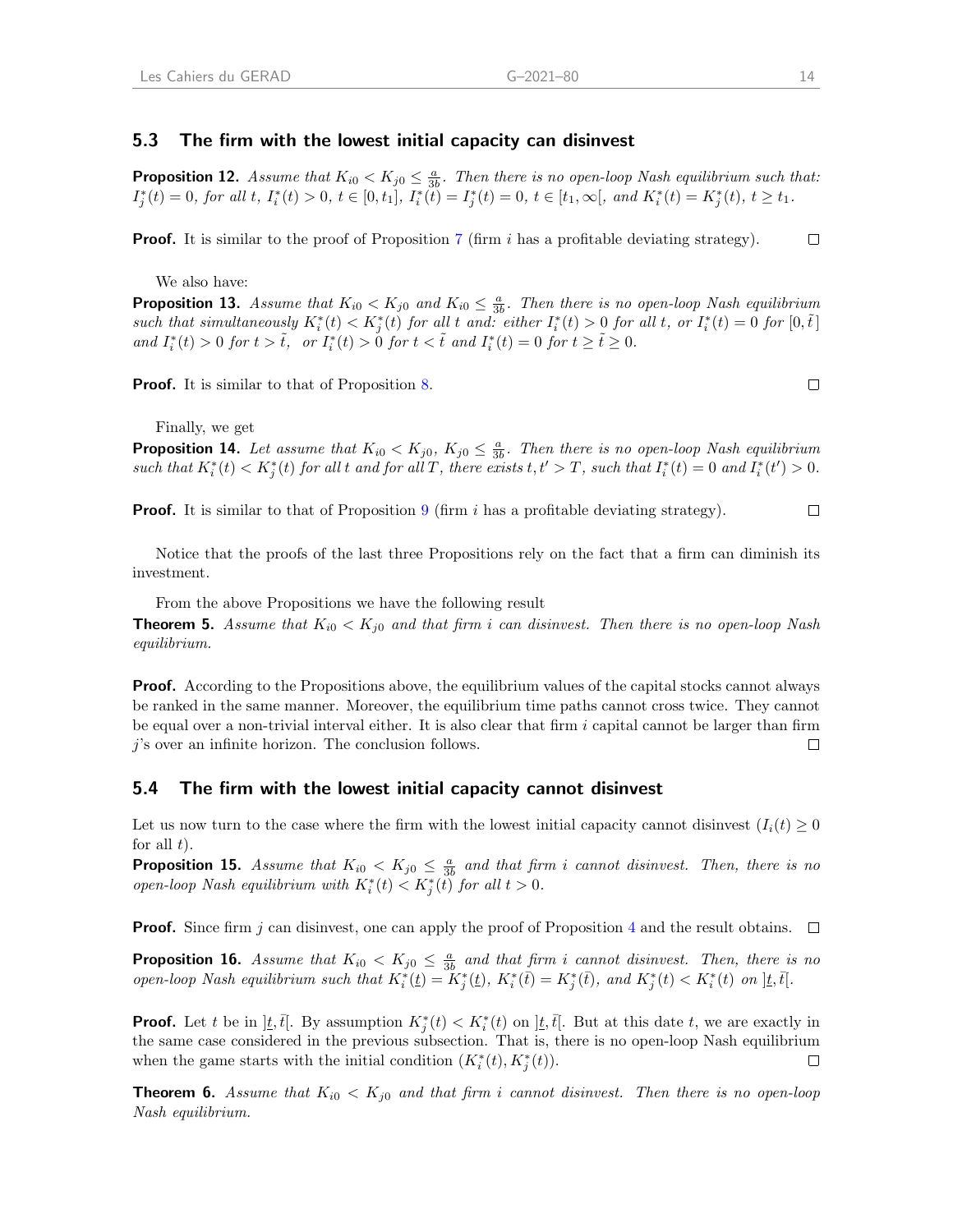**Proof.** From the two Propositions above, we deduce that there is no open-loop Nash equilibrium where the optimal paths satisfy  $K_i^*(t) < K_j^*(t)$  for all t, and there is no double-crossing. Single crossing, however, cannot happen in equilibrium. Indeed, we would be in the case where at some date t,  $K_j^*(t) < K_i^*(t)$  and we know that an equilibrium does not exist in this case. Moreover, firms' capacities cannot be equal on a non-trivial interval. Then the result follows.  $\Box$ 

The results of this section can be summarized as follows. The general inexistence of an open-loop Nash equilibrium in our dynamic version of Cournot model of complements does not depend on the assumption made in the previous sections that firms have the same disinvestment possibilities.

### 6 Conclusion

The main insight of this paper is that capital accumulation games have sharp different outcomes depending on whether or not the duopoly is comprised of complements firms. There generally does not exist an open-loop Nash equilibrium when firms are complements. Existence, however, is obtained, in the very special case where firms' capital stocks are equal and investment irreversible. In this peculiar case, the equilibrium outcome is dismal, and illustrates the tragedy of the prisoner's dilemma. That is because, firms let their capital depreciate and they end up with negligible profits in the long run.

These results ensue because firms' revenues are discontinuous functions of their capital stocks, and this discontinuity in turn stems from the fact that firms produce complement goods. This is an additional instance where there is no duality between the Cournot model with complements and the traditional quantity Cournot model.

Our results can also perhaps be considered as an additional instance where some firms need to cooperate in order to prevent chaotic outcomes that competition is likely to produce is some specific markets. Such view was notably held by Telser who argues that there is no equilibrium in markets where plants are large relative to demands, fixed costs are avoidable, technology displays increasing returns to scale and so on (see, e.g., Telser (1994), (1987), (2017) and McWilliams (1990)). Studying cooperation in our version of the dynamic Cournot duopoly model of complements is a natural topic for further research.

There are at least two additional avenues for future research. Firstly, it would be interesting to address the existence of open-loop Stackelberg Equilibrium (feedback solutions appear difficult to analyze since firms' objectives are not continuous). Secondly, it would be worthwhile to investigate other dynamic settings where the duality with the quantity Cournot model breaks down.

## Appendix

#### Proof of Proposition [1.](#page-4-1)

Consider the problem given in Equations  $(1)-(2)$  $(1)-(2)$  $(1)-(2)$ , where firm i takes as given the price of firm j. Denoting by  $\lambda_i$  the Lagrange multiplier associated with the capacity constraint, the first-order optimality conditions read:

<span id="page-17-0"></span>
$$
a - 2p_i - p_j = \lambda_i, \quad \frac{a - (p_i + p_j)}{b} \le K_i, \quad \lambda_i \left(\frac{a - (p_i + p_j)}{b} - K_i\right) = 0, \quad \lambda_i \le 0. \tag{8}
$$

Two possibilities arise:

1.  $\lambda_i = 0$ . In this case from [\(8\)](#page-17-0), we get:

$$
p_i = \frac{a - p_j}{2},
$$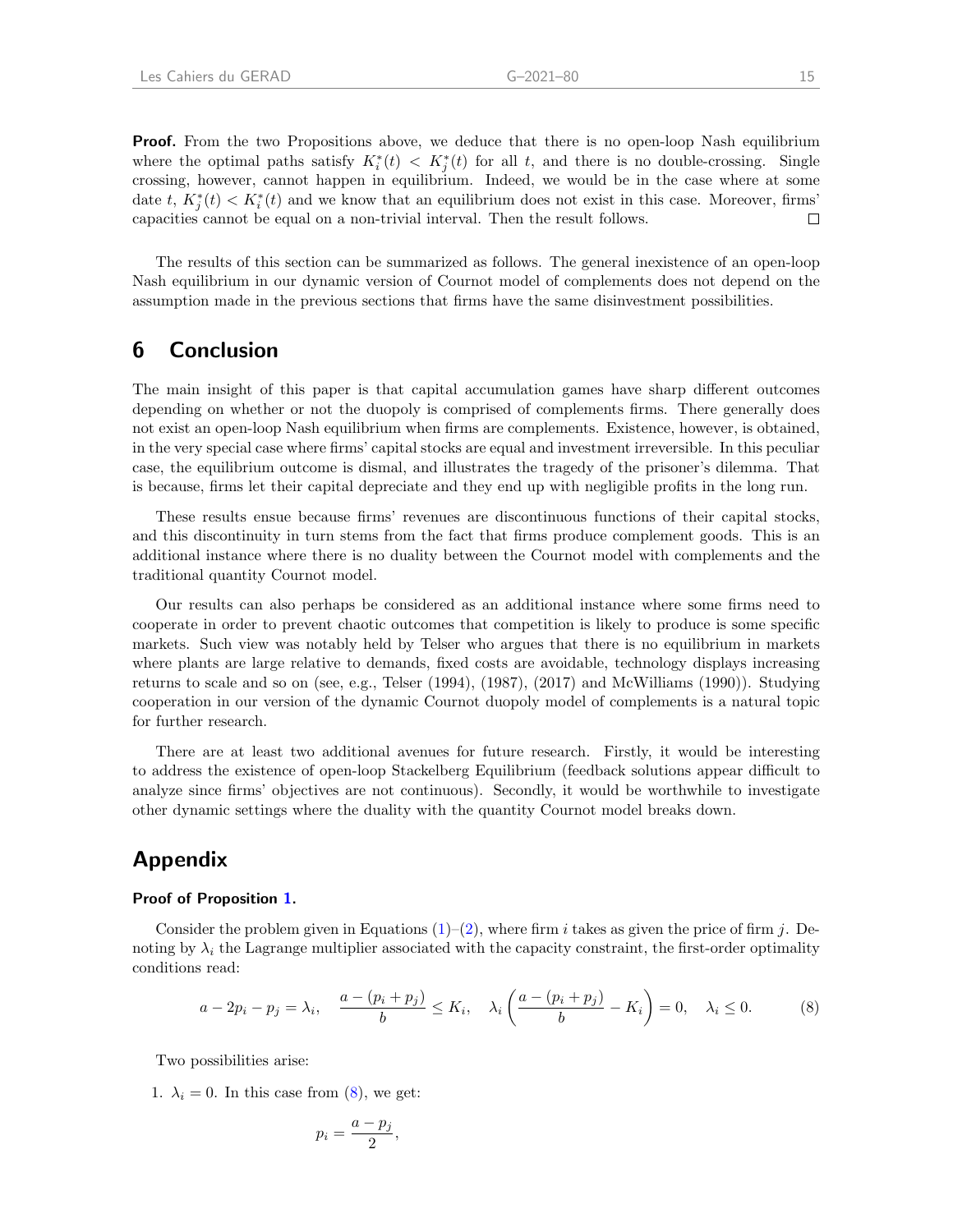$$
\frac{a - (p_i + p_j)}{b} - K_i = \frac{a - p_j}{2b} - K_i \le 0 \Leftrightarrow p_j \ge a - 2bK_i.
$$

2.  $\lambda_i$  < 0. In this case from [\(8\)](#page-17-0), we get:

$$
\frac{a - (p_i + p_j)}{b} = K_i \Leftrightarrow p_i = a - p_j - bK_i,
$$
  

$$
\lambda_i = a - 2p_i - p_j = 2bK_i + p_j - a < 0 \Leftrightarrow p_j < a - 2bK_i.
$$

Let us now consider firm j. By symmetry, denoting by  $\lambda_i$  the Lagrange multiplier associated with its capacity constraint, the first-order optimality conditions read:

<span id="page-18-0"></span>
$$
a - 2p_j - p_i = \lambda_j, \quad \frac{a - (p_i + p_j)}{b} \le K_j, \quad \lambda_j \left(\frac{a - (p_i + p_j)}{b} - K_j\right) = 0, \quad \lambda_j \le 0. \tag{9}
$$

Again two possibilities arise:

1.  $\lambda_j = 0$ . In this case from [\(9\)](#page-18-0), we get:

$$
p_j = \frac{a - p_i}{2},
$$
  

$$
\frac{a - (p_i + p_j)}{b} - K_j = \frac{a - p_i}{2b} - K_j \le 0 \Leftrightarrow p_i \ge a - 2bK_j.
$$

2.  $\lambda_i$  < 0. In this case from [\(9\)](#page-18-0), we get:

$$
\frac{a - (p_i + p_j)}{b} = K_j \Leftrightarrow p_j = a - p_i - bK_j,
$$
  

$$
\lambda_j = a - 2p_j - p_i = 2bK_j + p_i - a < 0 \Leftrightarrow p_i < a - 2bK_j.
$$

In order to characterize short-run Nash equilibria of the duopoly with perfect complements and capacity constraints we take into account conditions  $(8)-(9)$  $(8)-(9)$  $(8)-(9)$  and the following four cases arise:

- 1.  $\lambda_i = \lambda_j = 0$ . From  $2p_i = a p_j$  and  $2p_j = a p_i$ , we get  $p_i = p_j = \frac{a}{3}$  and conditions  $\frac{a-(p_i+p_j)}{b} \leq K_i, \frac{a-(p_i+p_j)}{b} \leq K_j \text{ impose } K_i \geq \frac{a}{3b}, K_j \geq \frac{a}{3b}.$
- 2.  $\lambda_i < 0$ ,  $\lambda_j < 0$ . In this case  $\frac{a-(p_i+p_j)}{b} = K_i$  and  $\frac{a-(p_i+p_j)}{b} = K_j$ , therefore,  $K_i = K_j = K$  and  $p_i + p_j = a - bK < a$ . Consequently,

$$
\lambda_i = a - 2p_i - p_j = 2bK + p_j - a = bK + p_j - (p_i + p_j) = bK - p_i,
$$
  

$$
\lambda_j = a - p_i - 2p_j = 2bK + p_i - a = bK + p_i - (p_i + p_j) = bK - p_j.
$$

In a symmetric equilibrium  $p_i = p_j = \frac{a - bK}{2}$ , and hence,  $\lambda_i = \lambda_j = \lambda = \frac{3bK - a}{2} < 0$  and  $K < \frac{a}{3b}$ .

Defining as in Reynolds (1987) the set  $\kappa$  of capacity pairs by

$$
\kappa = \{ K \in \mathbb{R} \mid K \ge 0, \quad K < \frac{a}{3b} \},
$$

we have that for  $(K_1, K_2) = (K, K)$  and  $K \in \kappa$  each firm sets price such that both firms are producing at full capacity  $\frac{a-(p_i+p_j)}{b} = K$ .

Therefore, under the symmetry assumption  $p_i = p_j = p$ ,  $p = \frac{a-bK}{2}$  and  $\frac{a-2p}{b} = K$ , and for  $(K_1, K_2) = (K, K)$  and  $K \in \kappa$ , the net revenue function in terms of the firms' capacity K is

$$
R(K) = \frac{a - bK}{2}K.
$$

Notice that for  $K \notin \kappa$ , along any short-run equilibria at least one of the firm would have excess capacity.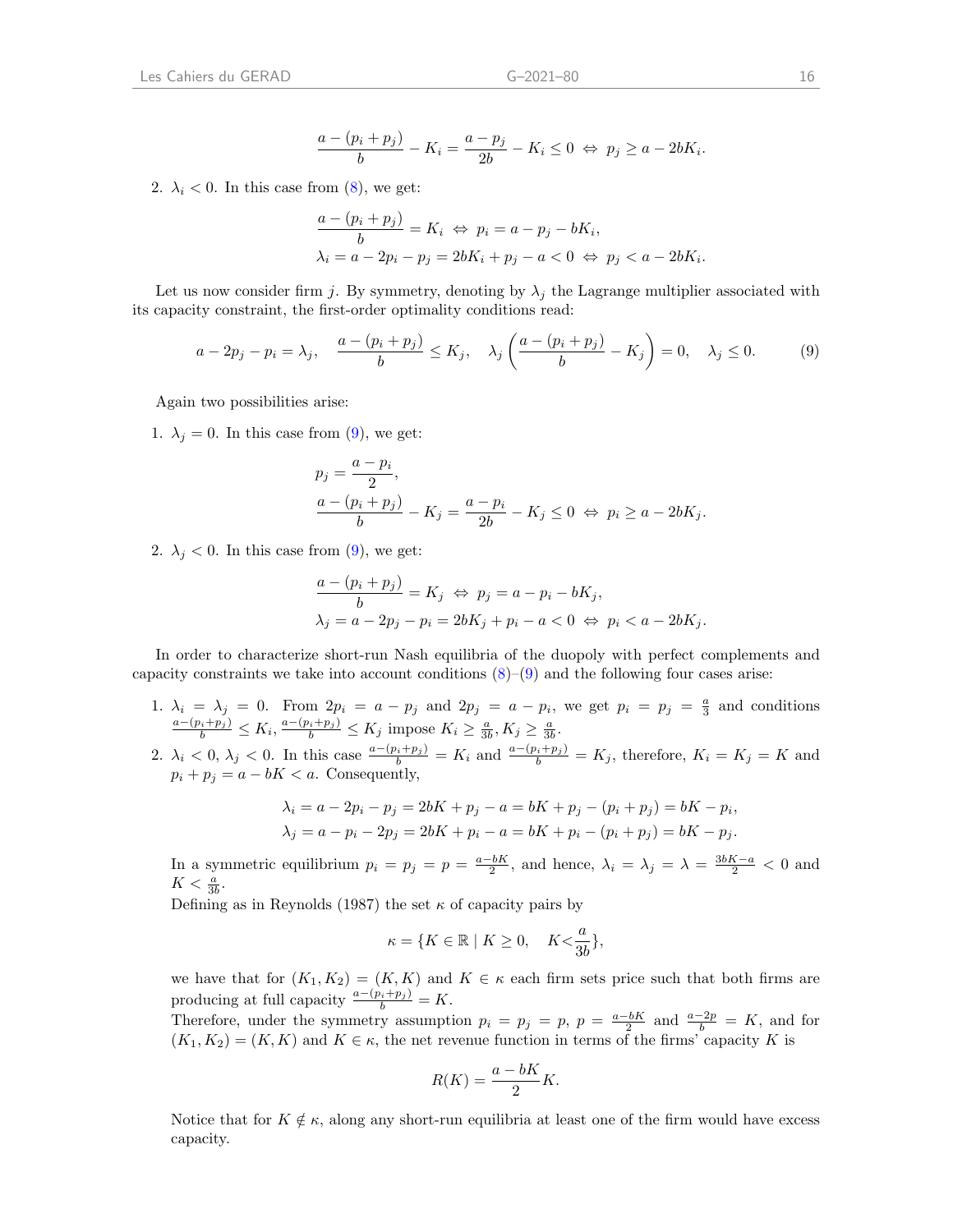- 3. Asymmetric equilibria:  $\lambda_i = 0, \lambda_j < 0$  or  $\lambda_i < 0, \lambda_j = 0$ .
	- (a) Case  $\lambda_i = 0, \lambda_j < 0$ . Because  $\lambda_i = 0$ , then  $2p_i = a - p_j$  and  $\frac{a - (p_i + p_j)}{b} \leq K_i$ . Because  $\lambda_j < 0$ ,  $\frac{a - (p_i + p_j)}{b} = K_j$  and  $\lambda_j = a - p_i - 2p_j$ . Therefore, in this case  $K_j \leq K_i$ . From the expressions above we get:

$$
p_j = a - 2bK_j, \quad p_i = bK_j, \quad \lambda_j = -a + 3bK_j.
$$

Condition  $\lambda_j < 0$  establishes that  $K_j < \frac{a}{3b}$ .

(b) Case  $\lambda_i < 0, \lambda_j = 0$ . This case implies  $K_i \leq K_j$  and

$$
p_i = a - 2bK_i, \quad p_j = bK_i, \quad \lambda_i = -a + 3bK_i.
$$

Condition  $\lambda_i \leq 0$  establishes that  $K_i < \frac{a}{3b}$ .

 $\Box$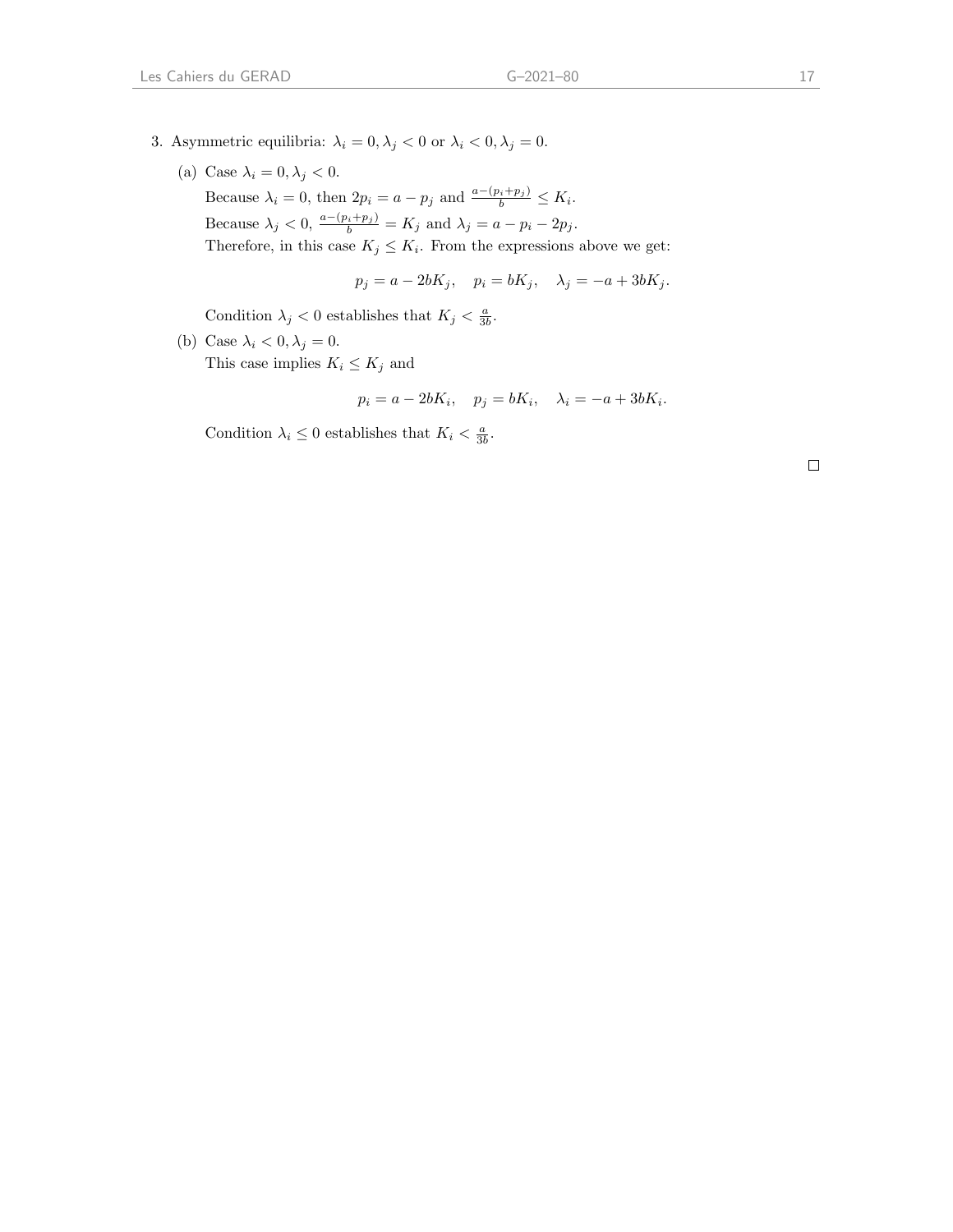#### Proof of Proposition [7.](#page-13-2)

The proof is by way of a contradiction. Suppose that  $I_j^*(t) = 0$  for all t (this is the best decision for firm j since its capital stock is always no-lower than that of firm  $i$ , and thus it never pays to invest). Under the statement of the proposition above and Proposition [1,](#page-4-1) firm  $i$ 's profit reads

$$
\int_0^{t_1} e^{-rt} \left( \left( a - 2bK_i^*(t) \right) K_i^*(t) - C\left( I_i^*(t) \right) \right) dt + \frac{e^{-rt_1}}{2} \left( a \frac{K_i^*(t_1)}{\delta + r} - b \frac{(K_i^*(t_1))^2}{2\delta + r} \right).
$$

Let  $\epsilon$  be a positive real number such that  $t_1 - \epsilon > 0$  and consider the alternative strategy  $I_i'(t)$  for firm i:

<span id="page-20-0"></span>
$$
I'_i(t) = \begin{cases} I_i^*(t), \ t \in [0, t_1 - \epsilon[\\ 0, \ t \in [t_1 - \epsilon, \infty[]. \end{cases}
$$
 (10)

With this new policy, firm i's capital remains below firm j 's and from Proposition [1,](#page-4-1) firm i's instant receipts are always equal to  $(a-2bK_i')K_i'$  instead of  $\frac{(a-bK_i^*)^2}{2}K_i^*$  from date  $t_1$  on when firms have forever the same capacities. Since  $K_i'(t)$  is lower than  $\frac{a}{3b}$ , firm i gets more receipts when its capacity became less than its competitor.

The profit associated with the deviation strategy in [10](#page-20-0) reads

$$
\int_0^{t_1-\epsilon} e^{-rt} \left( \left( a - 2bK_i^*(t) \right) K_i^*(t) - C(I_i^*(t)) \right) dt + \int_{t_1-\epsilon}^{\infty} e^{-rt} \left( a - 2bK_i'(t) \right) K_i'(t) dt
$$

where  $K_i'(t) = e^{\delta(t_1 - \epsilon - t)} K_i^*(t_1 - \epsilon)$ . Therefore, the difference in profit resulting from the deviation strategy can be written as

$$
\int_{t_1-\epsilon}^{t_1} e^{-rt} \left( \left( a - 2bK_i'(t) \right) K_i'(t) - \left( a - 2bK_i^*(t) \right) K_i^*(t) + C(I_i^*(t)) \right) dt + \int_{t_1}^{\infty} e^{-rt} \left( \left( a - 2bK_i'(t) \right) K_i'(t) - \frac{\left( a - bK_i^*(t) \right)}{2} K_i^*(t) \right) dt. \tag{11}
$$

One can see that

$$
\lim_{\epsilon \to 0} \int_{t_1 - \epsilon}^{t_1} e^{-rt} \bigg( \big( a - 2bK'_i(t) \big) K'_i(t) - \big( a - 2bK^*_i(t) \big) K^*_i(t) + C(I^*_i(t)) \bigg) dt = 0.
$$

Now consider the second term in the difference in profits. We have

$$
\int_{t_1}^{\infty} e^{-rt} \left(a - 2bK_i'(t)\right) K_i'(t) dt = \int_{t_1}^{\infty} e^{-rt} \left(a - 2bK_i^*(t_1 - \epsilon)e^{\delta(t_1 - \epsilon - t)}\right) e^{\delta(t_1 - \epsilon - t)} K_i^*(t_1 - \epsilon) dt
$$

$$
= a e^{-\delta \epsilon} e^{-rt_1} \frac{K_i^*(t_1 - \epsilon)}{r + \delta} - \left[\frac{2b}{r + 2\delta} e^{-2\delta \epsilon} e^{-rt_1}\right] (K_i^*(t_1 - \epsilon))^2.
$$

On the other hand, since  $K_i^*(t) = e^{-(t-t_1)\delta} K_i^*(t_1)$  from date  $t_1$  on, we obtain

$$
\int_{t_1}^{\infty} e^{-rt} \frac{\left(a - bK_i^*(t)\right)}{2} K_i^*(t) dt = \frac{a}{2(r+\delta)} e^{-rt_1} K_i^*(t_1) - \frac{b}{2(r+2\delta)} e^{-rt_1} (K_i^*(t_1))^2.
$$

Building on these last two expressions, since  $K_i^*(\cdot)$  is continuous we get that

$$
\lim_{\epsilon \to 0} \left( \int_{t_1}^{\infty} e^{-rt} \left( a - 2bK'_i(t) \right) K'_i(t) \right) dt - \int_{t_1}^{\infty} e^{-rt} \frac{\left( a - bK_i^*(t) \right)}{2} K_i^*(t) dt \right)
$$
\n
$$
= \frac{e^{-rt_1}}{2} \left( a \frac{K_i^*(t_1)}{r + \delta} - \frac{3bK_i^*(t_1)^2}{r + 2\delta} \right) > 0
$$

where the inequality above stems from the fact that  $K_i^*(t_1) < \frac{a}{3b}$ . It follows that there is a profitable deviation. $\Box$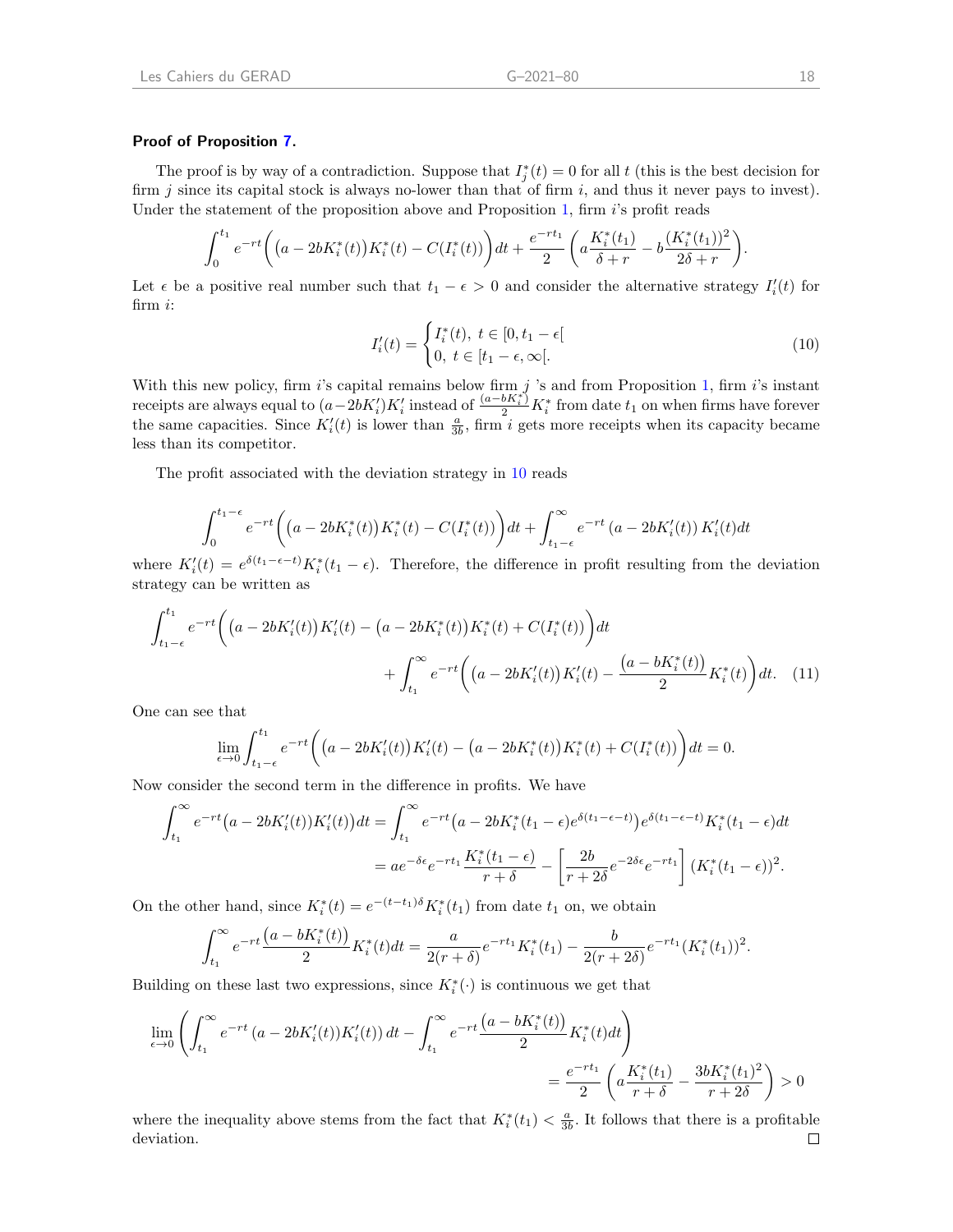**Proof of Proposition [8.](#page-13-0)** If  $K_i^*(t) < K_j^*(t)$  for all t, then  $I_j^*(t) = 0$  for all t,  $K_j^*(t) = e^{-\delta t} K_{j0}$  and firm i's instant profits are given by  $(a-2b\tilde{K}_i^*(t))K_i^*(t) - C(I_i^*(t))$ . Then firm i faces the following standard dynamic optimization problem:

$$
\max_{I_i(t) \ge 0} \int_0^\infty e^{-rt} \left( (a - 2bK_i(t))K_i(t) - C(I_i(t)) \right) dt,
$$
  
s.t.:  $\dot{K}_i(t) = I_i(t) - \delta K_i(t), \quad K_i(0) = K_{i0}, \quad K_{i0} \le \frac{a}{3b}.$ 

The Hamiltonian associated with this problem is given by

$$
H = e^{-rt} \left( (a - 2bK_i(t))K_i(t) - (\alpha I_i(t) + \beta \frac{(I_i(t))^2}{2}) \right) + \lambda(t)(I_i(t) - \delta K_i(t)) + \mu(t)I_i(t),
$$

where  $\lambda$  is the costate variable and  $\mu$  the Lagrange multiplier function.

The firs-order conditions are as follows

<span id="page-21-1"></span>
$$
\mu(t) \ge 0,\tag{12}
$$

$$
\dot{\lambda}(t) = -e^{-rt}(a - 4bK_i(t)) + \delta\lambda(t),\tag{13}
$$

$$
e^{-rt}(-\alpha - \beta I_i(t)) + \lambda(t) + \mu(t) = 0.
$$
 (14)

Let assume that there exists an equilibrium such that  $I_i^*(t) > 0$  for all t. Then we have  $\mu(t) = 0$  for all  $t$  and we have

$$
I_i^*(t) = \frac{e^{rt}\lambda^*(t) - \alpha}{\beta},
$$
  
\n
$$
\dot{K}_i^*(t) = \frac{e^{rt}\lambda^*(t) - \alpha}{\beta} - \delta K_i^*(t),
$$
  
\n
$$
\dot{\lambda}^*(t) = -e^{-rt}(a - 4bK_i^*(t)) + \delta \lambda^*(t).
$$
\n(15)

Since

<span id="page-21-0"></span>
$$
\lambda^*(t) = e^{-rt} \big( \beta(\dot{K}_i^*(t) + \delta K_i^*(t)) + \alpha \big),
$$

and the optimal policy  $I_i^*$  is differentiable (see footnote [9\)](#page-10-1) we get

$$
\dot{\lambda}^*(t) = -re^{-rt}(\beta(\dot{K}_i^*(t) + \delta K_i^*(t)) + \alpha) + e^{-rt}\beta(\ddot{K}_i^*(t) + \delta \dot{K}_i^*(t)).
$$

Using Equation [\(15\)](#page-21-0) in the expression above we obtain the following differential equation:

$$
\ddot{K}_{i}^{*}(t) - r\dot{K}_{i}^{*}(t) - (\delta(r+1) + 4b/\beta)K_{i}^{*}(t) = (r+\delta)\alpha/\beta - a/\beta.
$$

The solution to this equation is

$$
K_i^*(t) = c_1 e^{s_1 t} + c_2 e^{s_2 t} - \frac{(r+\delta)\alpha - a}{\beta \delta(r+1) + 4b},
$$

where  $s_1 = \frac{r-\sqrt{\Delta}}{2} < 0$ ,  $s_2 = \frac{r+\sqrt{\Delta}}{2} > 0$ ,  $\Delta = r^2 + 4(\delta(r+1) + 4b/\beta) > 0$  and  $c_1 + c_2$  satisfies the equation

$$
K_{i0} + \frac{(r+\delta)\alpha - a}{\beta\delta(r+1) + 4b} = c_1 + c_2.
$$

The costate variable reads:

$$
\lambda^*(t) = e^{-rt} \left[ \beta \left( (s_1 + \delta)c_1 e^{s_1 t} + (s_2 + \delta)c_2 e^{s_2 t} - \delta \frac{(r+\delta)\alpha - a}{\beta \delta(r+1) + 4b} \right) + \alpha \right],
$$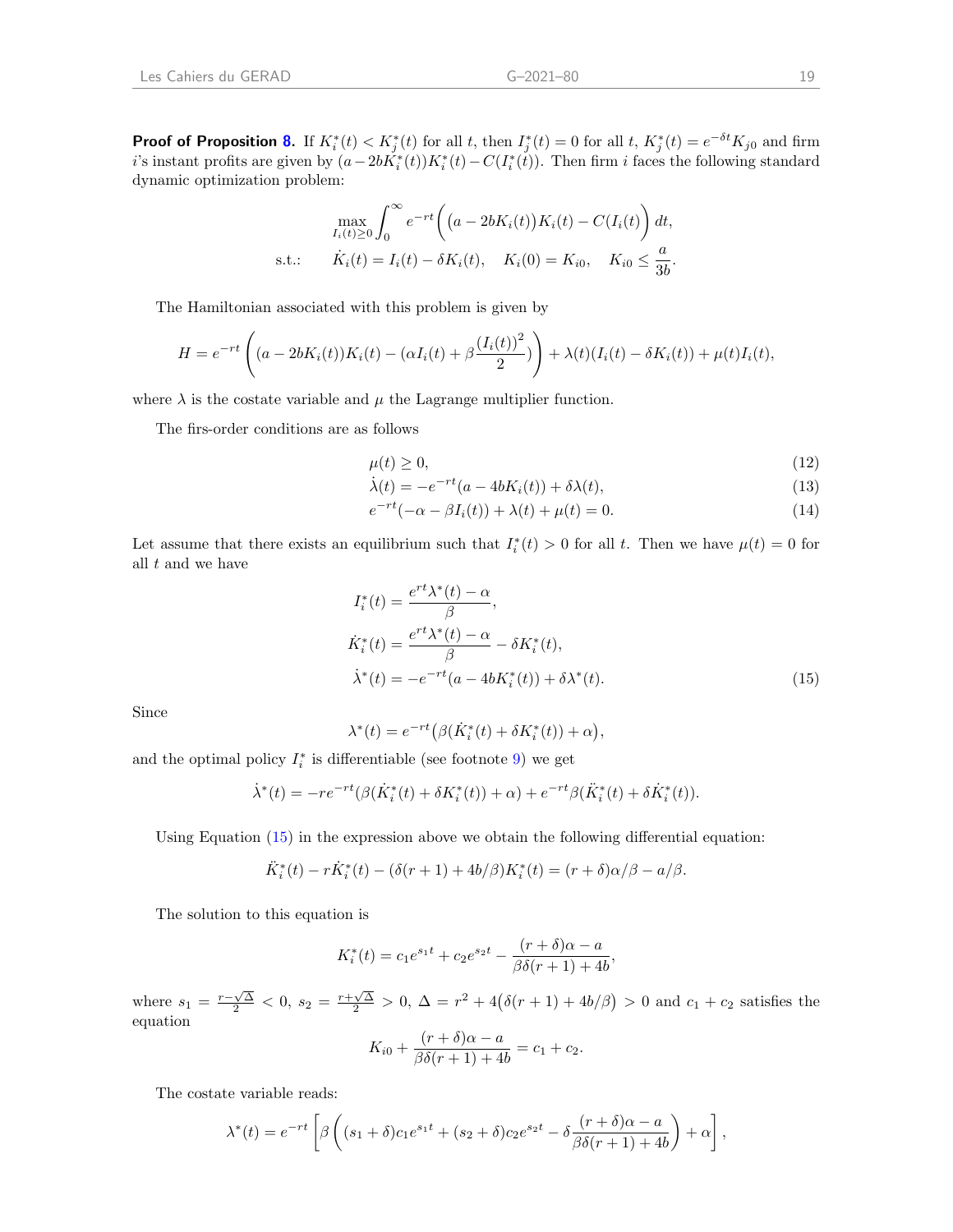and the investment policy

$$
I_i^*(t) = (s_1 + \delta)c_1e^{s_1t} + (s_2 + \delta)c_2e^{s_2t} - \delta \frac{(r+\delta)\alpha - a}{\beta\delta(r+1) + 4b}.
$$

Imposing the transversality condition  $\lim_{t\to\infty}\lambda^*(t)K_i^*(t) = 0$  or  $\lim_{t\to\infty}H^* = 0$  implies that  $c_2 = 0$ , and firm i's optimal capacity reads:

$$
K_i^*(t) = \left(K_{i0} - \frac{a - (r + \delta)\alpha}{\beta\delta(r + 1) + 4b}\right)e^{s_1t} + \frac{a - (r + \delta)\alpha}{\beta\delta(r + 1) + 4b}.
$$

The optimal time path of firm i's capacity converges towards the steady-state value  $\frac{a-(r+\delta)\alpha}{\beta\delta(r+1)+4b}$ . Since

$$
(r+\delta)\alpha < a
$$

this steady-state value is non-negative, and thus  $K_i^*$  and  $K_j^*$  will intersect in some point in time, leading to a contradiction.

The assumption that there is an equilibrium such that there exists  $\tilde{t} > 0$  with  $I_i^*(t) = 0$  for all  $t \in [0, \tilde{t}]$  and  $I_i^*(t) > 0$  for all  $t > \tilde{t}$  leads to a contradiction following the same reasoning as in the previous case, because now firm i's optimal capacity would read:

$$
K_i^*(t) = \left(K_{i0}e^{-\delta \tilde{t}} - \frac{a - (r + \delta)\alpha}{\beta \delta(r + 1) + 4b}\right)e^{-s_1(\tilde{t} - t)} + \frac{a - (r + \delta)\alpha}{\beta \delta(r + 1) + 4b}.
$$

Consider then the case where the equilibrium is such that there exists  $\tilde{t} > 0$  with  $I_i^*(t) > 0$  for all  $t \in [0, \tilde{t}]$  and  $I_i^*(t) = 0$  for all  $t \geq \tilde{t}$ . From  $\tilde{t}$  upwards firm i's capacity is given by  $K_i^*(t) = K_i^*(\tilde{t})e^{\delta(\tilde{t}-t)}$ . Taking this expression into account into the differential equation in [\(13\)](#page-21-1) and solving we get:

$$
\lambda^*(t)=D_1e^{\delta t}+\frac{a}{r+\delta}e^{-rt}-\frac{4bK_i(\tilde{t})}{r+2\delta}e^{\delta \tilde{t}}e^{-(r+\delta)t}.
$$

Imposing the transversality condition either  $\lim_{t\to\infty} \lambda^*(t) K_i^*(t) = 0$  or  $\lim_{t\to\infty} H^* = 0$  implies that  $D_1 = 0$ , and the costate variable thus reads:

$$
\lambda^*(t) = \frac{a}{r+\delta}e^{-rt} - \frac{4bK_i(\tilde{t})}{r+2\delta}e^{\delta \tilde{t}}e^{-(r+\delta)t}.
$$

From  $(14)$ 

$$
\mu^*(t) = \left(\alpha - \frac{a}{r+\delta}\right)e^{-rt} + \frac{4bK_i(\tilde{t})}{r+2\delta}e^{\delta\tilde{t}}e^{-(r+\delta)t}.
$$

As  $\alpha < \frac{a}{r+\delta}$ , then  $\mu^*(t) < 0$  for t big enough, which contradicts [\(12\)](#page-21-1).

An identical argument applies if  $\tilde{t} = 0$  and thus the equilibrium such that  $I_i^*(t) = 0$  for all t can also be discarded.  $\Box$ 

### References

- [1] Amir, R. and A. Gama (2019). On Cournot's Theory of Oligopoly with Perfect Complements, Working paper.
- [2] Babaioff, M., Blumrosen, L., and Nisan, N. (2017). Selling Complementary Goods: Dynamics, Efficiency and Revenue. arXiv preprint arXiv:1706.00219.
- [3] Casadesus-Masanell, R., and Yoffie, D. B. (2007). Wintel: Cooperation and Conflict. Management Science, 53(4), 584–598.
- [4] Fleming, W. and Rishel, R. (1975). Deterministic and Stochastic Optimal Control. Springer-Verlag.